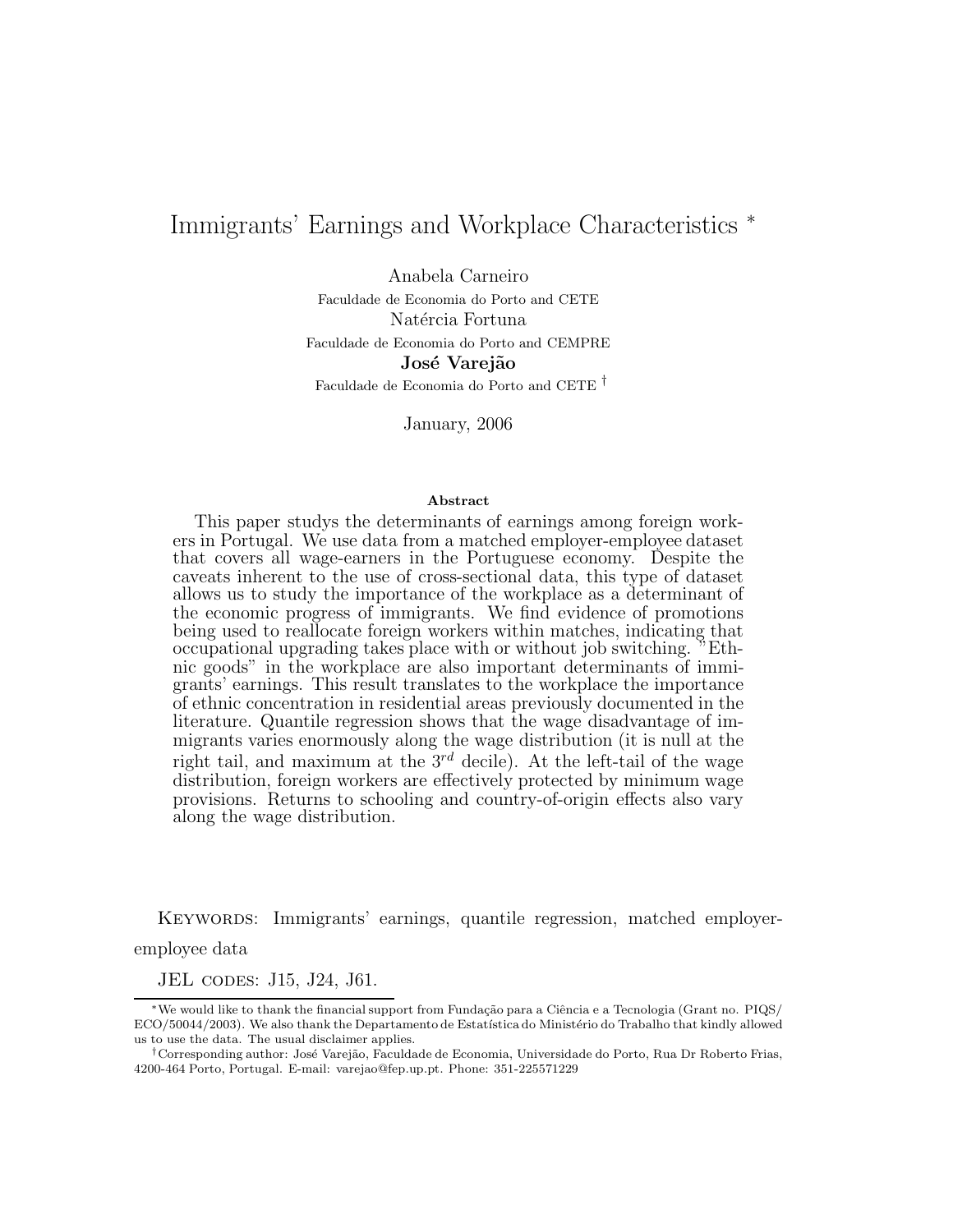## 1 Introduction

In the very heart of today's immigration debate lies the question of how well immigrants fare at destination. The answer to this question crucially determines the social and economic consequences of immigration for receiving countries.

The comparison between successive cohorts of immigrants to the United States unequivocally demonstated the importance of skills in the process of shaping the economic performance of immigrants both in the immediate post-migration period and over the long-run (see Borjas, 1999, e.g.). Yet, it is also well-know that human capital accumulated at home, through schooling or labor market experience, instantaneously looses value as individuals cross national borders. The magnitude of this loss is significantly influenced by factors such as the economic and cultural similarity between the source and destination countries (Chiswick, 1979). The larger those differences are the more immigrants lack country-specific skills and information which harms their immediate labor market prospects. Alone, lower returns to foreign human capital were found to fully explain the earnings disadvantage of immigrants as compared to those earned by similar native workers (Friedberg, 2000). The difficulty of finding jobs in high-skilled occupations leads high-skilled immigrants to accept job offers in low skilled occupations, thereby magnifying the depreciation of the human capital acquired at home.

Occupational downgrading may be optimal if combined with on-the-job search which, with time, permits them to find better matches and receive higher wages (Weiss et al., 2003). Mobility up the occupational ladder alongside with rising returns to imported and local human capital are the three major sources of wage growth for immigrants. The national origin of an individual's human capital (Friedberg, 2000), language skills (Chiswick and Miller, 2002), training and experience acquired locally (Cohen and Eckstein, 2002) and clustering into ethnic enclaves (Borjas, 2000), all have been found to play a role in the process of economic assimilation of immigrants. Yet, although it narrows over time, the wage gap between immigrants and natives never closes completely (see Borjas, 1999, for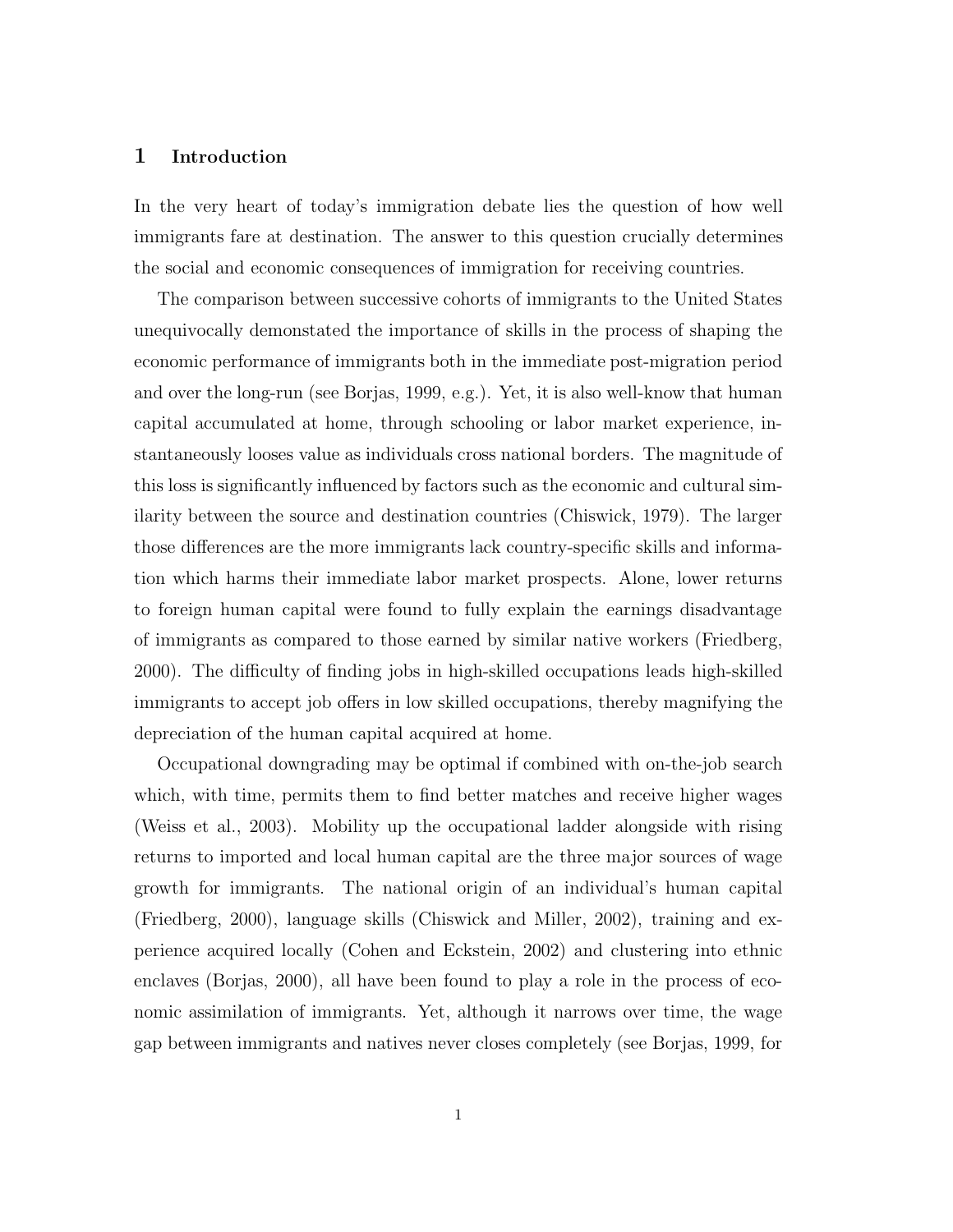a review).

This paper is concerned with the analysis of the earnings of immigrants. We focus on the case of immigrants into the Portuguese labor market. In the last decades, Portugal which was, as other West European countries, a region of emigration, turned to a net-immigration country. As that happened, the geographic origin of immigrants to the country grew more and more diversified with increasing numbers of people arriving from Eastern Europe or Asia.<sup>1</sup> Yet, alongside with Germany, Portugal is the European country where immigrants fare the best relative to natives (Adsera and Chiswick, 2005).

The data we use come from a matched employer-employee dataset that contains information on all wage-earners working in the private sector, 23,163 (or 1.1 percent of the total) of which are non-national citizens. Comparing with the type of data more commonly used in the study of the economic performance of immigrants, our data has the advantage of permiting us to incorporate the characteristics of the workplace in our study, while still being able to consider most (but no all) other customary variables, the major exception being time since arrival in the country. <sup>2</sup> Among others, we are able to analyse the role of ethnic segregation at the workplace level. The same reasons why we expect that residential segregation may have an impact on wages are also valid for workplace segregation although the latter has not been given the attention it might deserve. Within-match occupational upgrading is also discussed and the probability of promotion of immigrants and natives are studied.

The paper is outlined as follows. Section 2 describes the dataset. In section 3 an estimate of the wage disadvantage of immigrants is obtained and its variation over the entire distribution of wages is analyzed - the importance of minimum wage legislation at the left-tail of the distribution is ilustrated. In section 4 we discuss the determinants of immigrants. Among other, ethnic concentration in the

<sup>1</sup>Portugal's only experience as a region of immigration occured in the mid-1970s following the independence of the country's colonies in Africa (see Carrington and Lima, 1996).

<sup>2</sup>The importance of employer characteristics for earnings was documented before. Because we are using a single cross-section we cannot avoid the "cohort quality" issue and therefore we are not able identify separately age and cohort effects. See for example, Groshen (1990) or Abowd et al.(1999).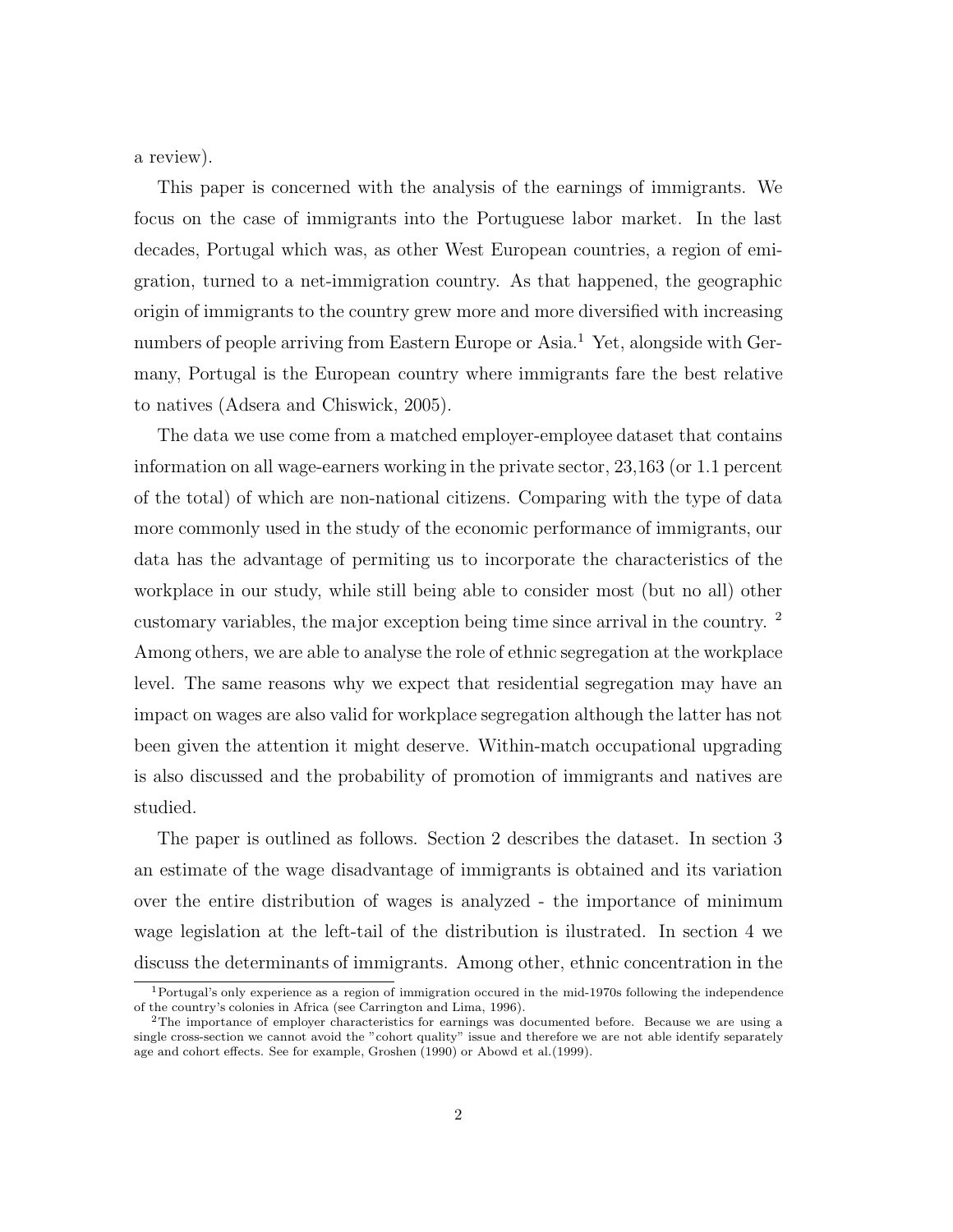workplace is found to play a significant role. Quantile regression is used in section 5 to uncover changes in the effects of the covariates on the earnings of immigrants over the wage distribution. Section 6 concludes.

# 2 The Data

The data set used in this study comes from Quadros de Pessoal (QP). QP is an annual mandatory employment survey collected by the Portuguese Ministry of Employment, that covers virtually all establishments with wage earners.<sup>3</sup> Each year every establishment with wage earners is legally obliged to fill in a standardized questionnaire. By law, the questionnaire is made available to every worker in a public space of the establishment. This requirement facilitates the work of the services of the Ministry of Employment that monitor compliance of firms with the law (e. g., illegal work). The administrative nature of the data and its public availability implies a high degree of coverage and reliability.

Reported data cover the establishment itself (location, economic activity and employment), the firm (location, economic activity, employment, sales and legal framework) and each of its workers (gender, age, education, skill, occupation, tenure, earnings and duration of work). The information on earnings is very complete. It includes the base wage (gross pay for normal hours of work), seniority payments, regular benefits, irregular benefits and overtime pay, as well as the mechanism of wage bargaining. Information on normal and overtime hours of work is also available. In fact, one of the main advantages of this data set is to have information at both individual and firm level and to match workers with their employers. Previous empirical research on immigrant wage gaps has been based on individual or household data sets with little information on employers attributes.

Of course, this data set also has some disadvantages. The most important is the impossibility to have information on a panel of individuals. Even though the Ministry of Employment has been conducting this survey since 1982, the 2000 wave is the first one to collect information on worker's nationality. Thus, in our

<sup>3</sup>Public administration and non-market services are excluded.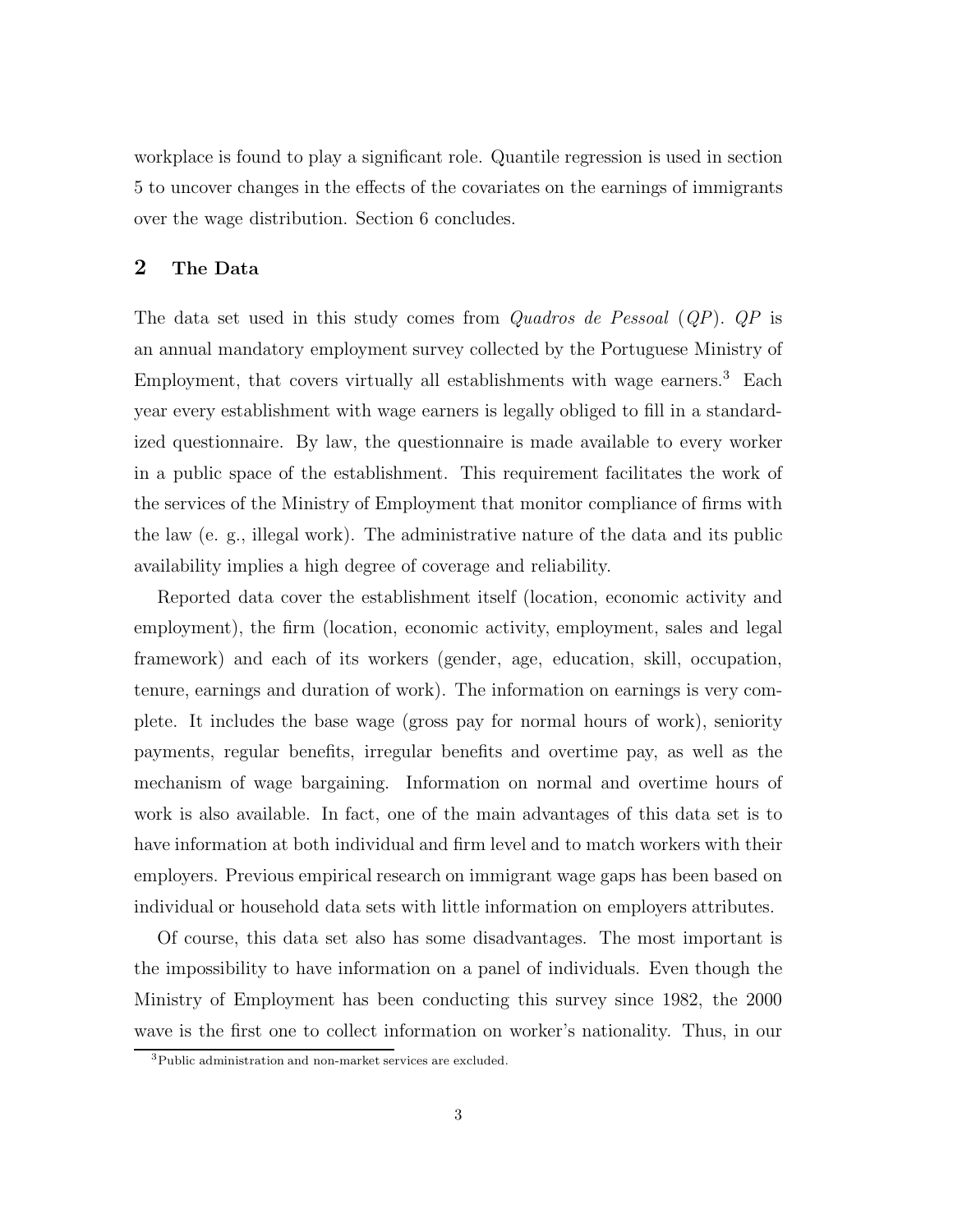analysis we will use information solely for the year of 2000.

The QP file for 2000 includes 2,688,957 registers. We restricted our sample to non-apatrid workers aged between 16-70 years. Thus, and after excluding those observations with missing values on the explanatory variables and the outliers in wages (1% top and bottom observations), we obtained a sample of 2,195,073 workers.<sup>4</sup> Of this total, 23,163 do not have portuguese nationality and are classified as immigrants. Table 1 presents the sample means for the two groups of workers: immigrants and native-born workers. The sample means for the main groups of immigrants in Portugal accordding to the area of origin are also reported. As can be seen in Table 1, more than 40% of immigrant workers come from former portuguese colonies such as Angola, Mozambique, Cape Verde, Guinea-Bissau, São Tomé & Príncipe and East-Timor. Twenty-two percent are from some of the former Soviet Union (Russia, Ukraine, Moldova and others), 16% from developed countries (Western Europe, USA, Canada and Japan), 11% from Brasil and the remainder 9% are from a wide range of countries <sup>5</sup>

 $4$  When a worker is present in the QP file for more than one time in 2000, the register in the plant in which he had worked a higher number of hours was selected.

 $5$ See Appendix 1 for the definition of nationalities' groups.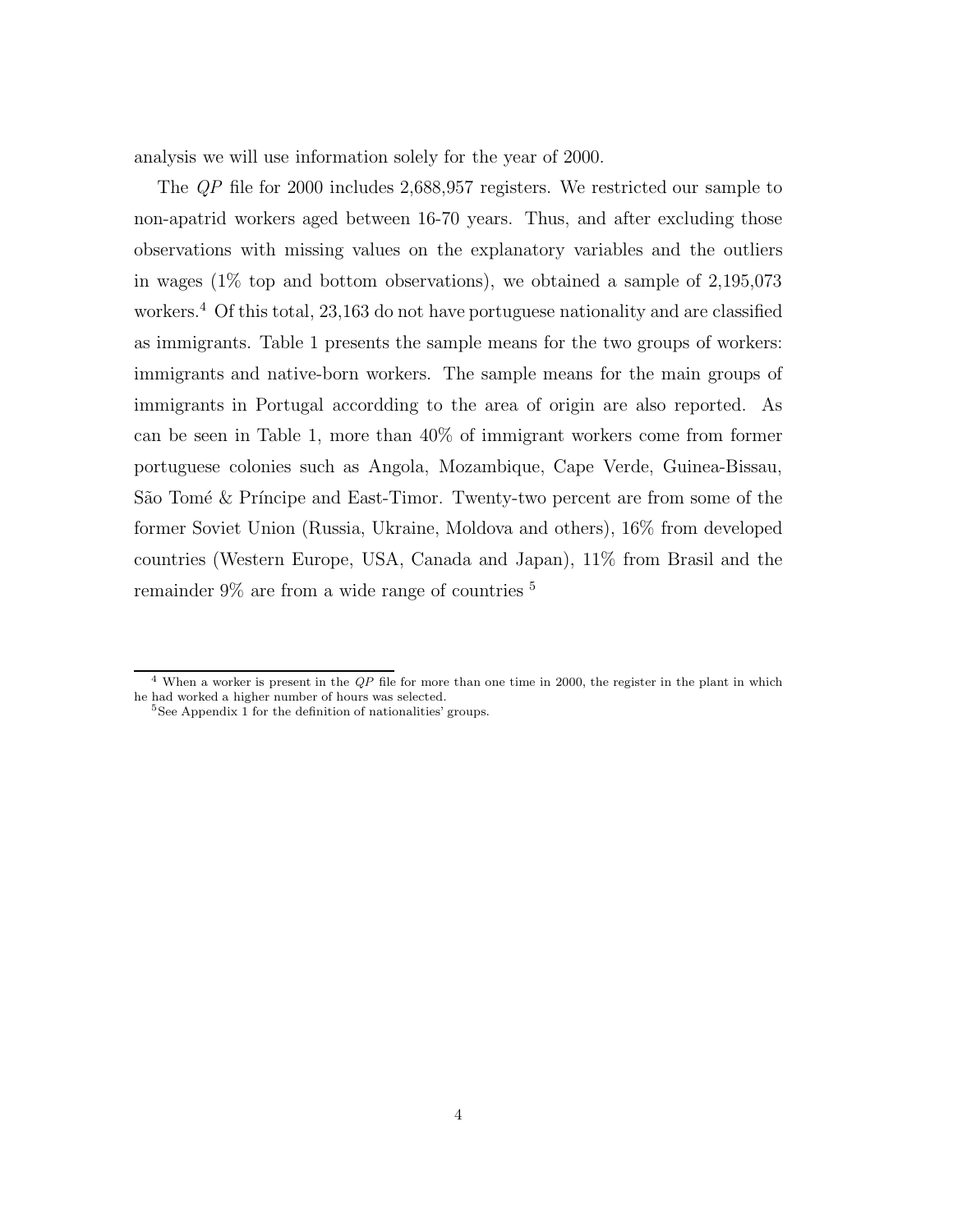|                                          |                |            | Groups of Immigrants |         |        |               |           |
|------------------------------------------|----------------|------------|----------------------|---------|--------|---------------|-----------|
|                                          |                | All        |                      | Eastern | Africa |               |           |
| Variables                                | <b>Natives</b> | Immigrants | $EU+Oth$             | Europe  | $+Tim$ | <b>Brasil</b> | Others    |
| Age (in years)                           | 36.0           | 34.0       | 35.6                 | 33.7    | 34.7   | 30.7          | 33.2      |
| Tenure (in years)                        | 6.8            | 2.4        | 5.0                  | 0.2     | 2.2    | 1.1           | 2.4       |
| Education (in years)                     | 7.5            | 7.6        | 10.8                 | 6.6     | 6.5    | $9.3\,$       | $7.3\,$   |
| Proportion of Female                     | 0.43           | 0.44       | 0.40                 | 0.10    | 0.53   | 0.37          | 0.48      |
| Qualification Levels $(\%)$              |                |            |                      |         |        |               |           |
| Manager and Highly Professional          | 0.039          | 0.038      | 0.136                | 0.006   | 0.011  | 0.045         | 0.032     |
| Professional                             | 0.030          | 0.026      | 0.089                | 0.004   | 0.013  | 0.025         | 0.018     |
| Supervisors                              | 0.039          | 0.019      | 0.037                | 0.002   | 0.015  | 0.020         | 0.020     |
| Highly Skilled and Skilled               | 0.510          | 0.430      | 0.508                | 0.385   | 0.378  | 0.458         | 0.489     |
| Semi-skilled and Unskilled               | 0.292          | 0.402      | 0.139                | 0.513   | 0.510  | 0.320         | 0.361     |
| Apprentices                              | 0.070          | 0.061      | 0.045                | 0.081   | 0.056  | $\,0.098\,$   | $0.057\,$ |
| Non-defined                              | 0.020          | 0.024      | 0.045                | 0.009   | 0.018  | 0.034         | 0.024     |
| Industry $(\%)$                          |                |            |                      |         |        |               |           |
| Agriculture & fishing                    | 0.017          | 0.010      | 0.015                | 0.025   | 0.005  | 0.006         | 0.009     |
| Mining & quarrying                       | 0.006          | 0.003      | 0.004                | 0.010   | 0.001  | 0.001         | 0.003     |
| Manufacturing                            | 0.330          | 0.175      | 0.323                | 0.227   | 0.143  | 0.156         | 0.112     |
| Electricity, gas & water                 | 0.007          | 0.001      | 0.002                |         | 0.002  | $0.001\,$     | 0.001     |
| Construction                             | 0.112          | 0.194      | 0.063                | 0.489   | 0.234  | 0.116         | 0.100     |
| Wholesale, retail trade & hotels         | 0.263          | 0.223      | 0.242                | 0.079   | 0.192  | 0.319         | 0.298     |
| Transport, storage $&$ communications    | 0.063          | 0.026      | 0.077                | 0.007   | 0.020  | 0.016         | 0.015     |
| Banking, insurance $&$ services to firms | 0.117          | 0.289      | 0.109                | 0.143   | 0.350  | 0.307         | 0.364     |
| Community, social & personal services    | 0.084          | 0.079      | 0.165                | 0.021   | 0.052  | 0.078         | 0.099     |
| Plant Size (in logs)                     | 3.54           | 4.06       | 3.98                 | 3.45    | 4.40   | 3.87          | 3.82      |
| Hourly Wage (in logs)                    | 6.41           | 6.36       | 6.82                 | 6.16    | 6.27   | 6.36          | 6.30      |
| Number of Observations                   | 2,171,910      | 23,163     | 3,633                | 2,403   | 10,022 | 2,424         | 4,681     |

Table 1: Sample means, year 2000

Notes: (i) Source: QP 2000; (ii) the hourly wage is in 2000 PTE (escudo); 1 EURO≡200.482 PTE;

(iii) EU+Oth: Western Europe,North America and Japan;

Eastern Europe: New EU member-states and Former Soviet Union;

Africa+Tim: Angola, Cape Verde, Guinea-Bissau, Mozambique, São Tomé & Príncipe, and East-Timor.

For the definition of each sub-region, see Appendix 1.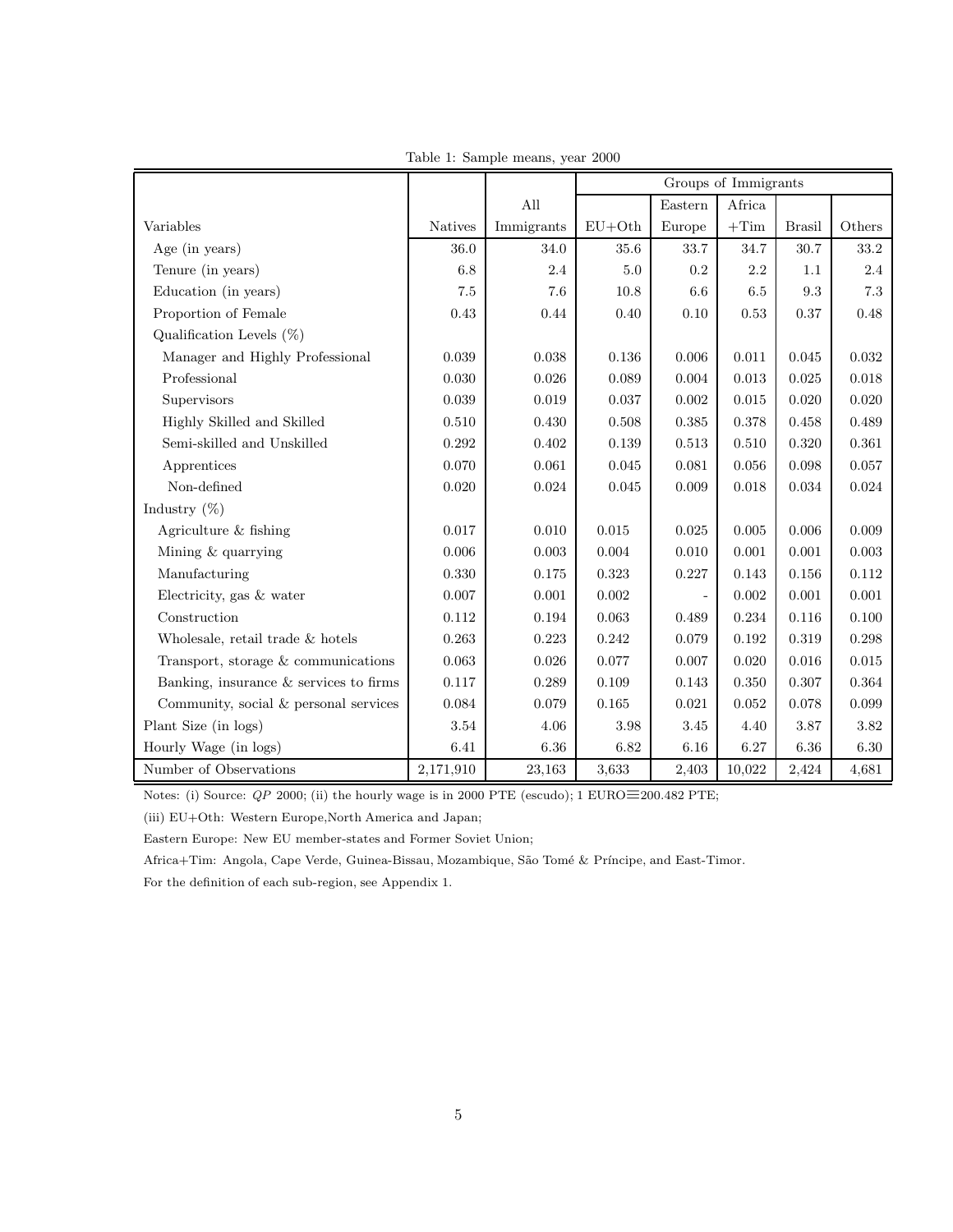In general, immigrant workers are slightly younger, with lower tenure and qualifications, but with approximately the same schooling as natives (7.5 years). Educational attainment is highest for EU immigrants (10.8 years) and lowest for those arriving from the Portuguese-spaking nations in Africa and from East-Timor (Africa+Tim) (6.5 years). Average tenure among natives is 6.8 years, while it is only 2.4 years for immigrants. 46 percent of all immigrants are, on average, employed in low skill occupations, compared to 36 percent of native workers. The main exception are immigrants from Western Europe, U.S.A. and Japan for whom that percentage does not exceed 18.5 percent.

Immigrants from the EU+Oth group have the highest hourly wages (6.82) even higher than those of portuguese natives (6.41) - while immigrants from other regions have wages that are considerably lower than their native counterparts. Concerning promotions, in 2000 immigrant workers were promoted at a higher rate than their native counterparts (19.8 percent against 15.5 percent, on average).

More than one half of all immigrants from the  $EU+O$ th group are employed in the manufacturing and wholesale, retail trade  $\&$  hotels sectors, whereas 62 percent of the Brazilian immigrants are employed in the wholesale, retail trade  $\&$  hotels sector and in the sub-sector of services supplied to firms.<sup>6</sup> Immigrants from Africa+Tim are also largely employed in the sub-sector of services supplied to firms (more than 30 percent) and in construction (23.4 percent). About one half of all immigrants from Eastern Europe are employed in the construction sector (48.9 percent).

## 3 The earnings disadvantage of immigrants

The standard approach to the study of the earnings of immigrants is based on the estimation of a human capital earnings function (Mincer, 1974) augmented to include immigrants experience in the host labor market (Chiswick, 1978) and whenever available some measure of the destination language fluency, minority

 $^6$ In the one-digit sector of banking, insurance & services supplied to firms, 82 percent of the immigrant workers are employed in firms of temporary work and firms of cleaning services.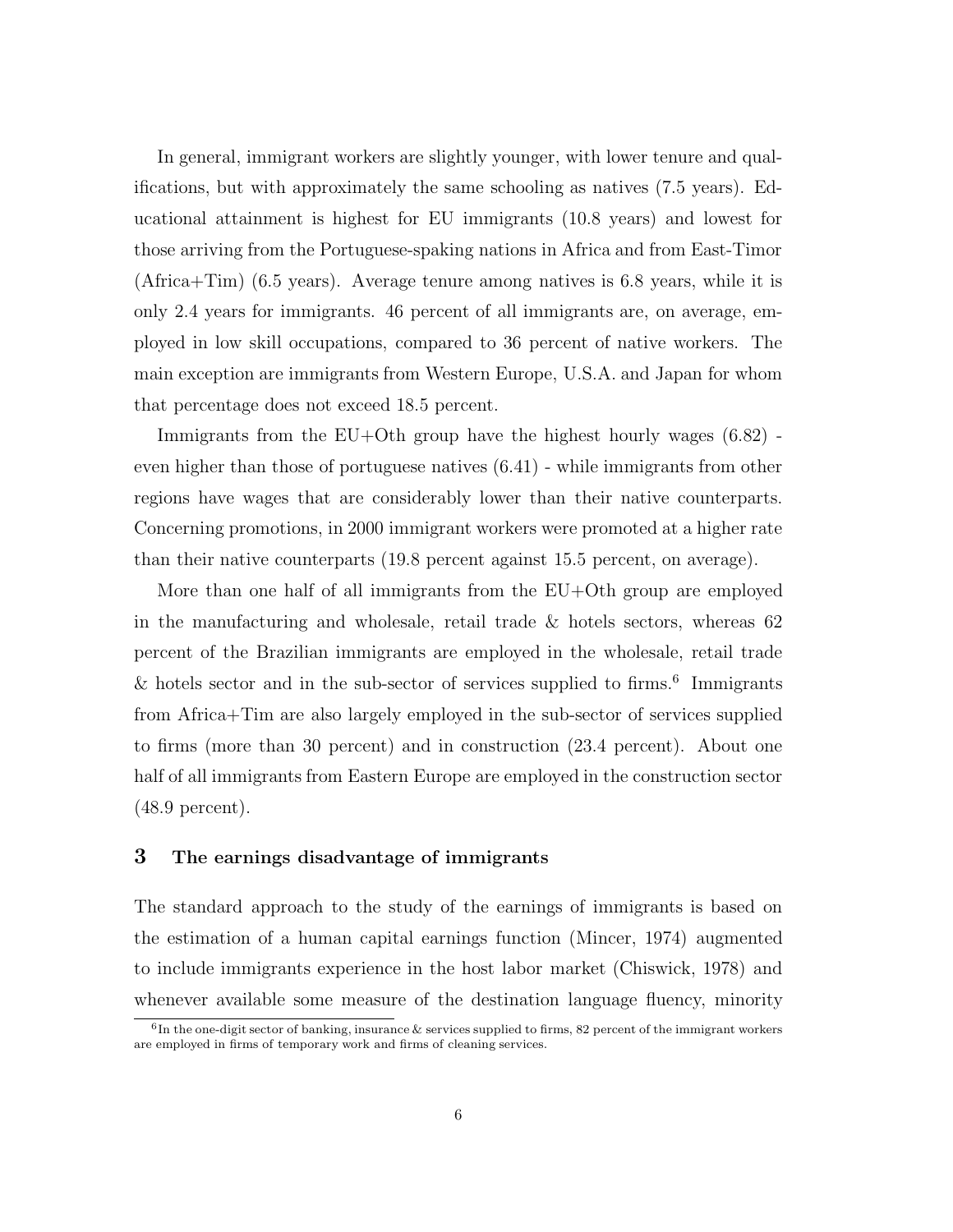language concentration in residential areas and indicators of the country of origin of the immigrant (e.g., Chiswick and Miller, 2002).

As explained before, the dataset we use is not without inconvenients the most notorious being the lack of information about the year of arrival to Portugal for which reason different cohorts are not separable. A few compromises have to be made although we believe that none is too serious to cloud the interpretation of the results we will look at. One such compromise consists in not distinguishing total experience from experience acquired in the Portuguese labor market - we simply use an age variable (and its square) as a proxy for total labor market experience, independently of where that experience was accumulated.

The basic wage equation is defined as:

$$
\ln W_i = \beta_0 + \beta_1 X_i + \beta_2 Z_{ij} + \varepsilon_i \tag{1},
$$

where  $\ln W_i$  is the natural log of the average hourly wage for individual i, defined as the ratio between the base wage and the total number of hours usually worked.  $X_i$  is a vector of individual characteristics such as gender, immigrant status, age (and its square), education levels, tenure (and its square) and qualification level.  $Z_{ij}$  includes a set of firms' characteristics such as size and industry.  $\beta_0$  is a constant term and  $\varepsilon_i$  is a disturbance term with zero mean and constant variance.

The variable male takes the value one for males and zero for females. The variable *immigrant* is a dummy variable for immigrant status  $(1 \text{ if } \text{immigrant}; 0)$ otherwise). The variable age of the individual (and its square: age squared) is measured in years. The variable tenure (and its square: tenure squared) is defined as the number of years with the current employer. A set of dummies are used for the education and qualification levels. Six categories are considered for the education levels: less than preparatory (the omitted category), preparatory, lower secondary, upper secondary, college and non-defined (a residual category). Seven categories are defined for the qualification levels: manager and highly professional, professional, supervisors, highly skilled and skilled, semi-skilled and unskilled, apprentices (the omitted category) and non-defined (a residual category). Plant size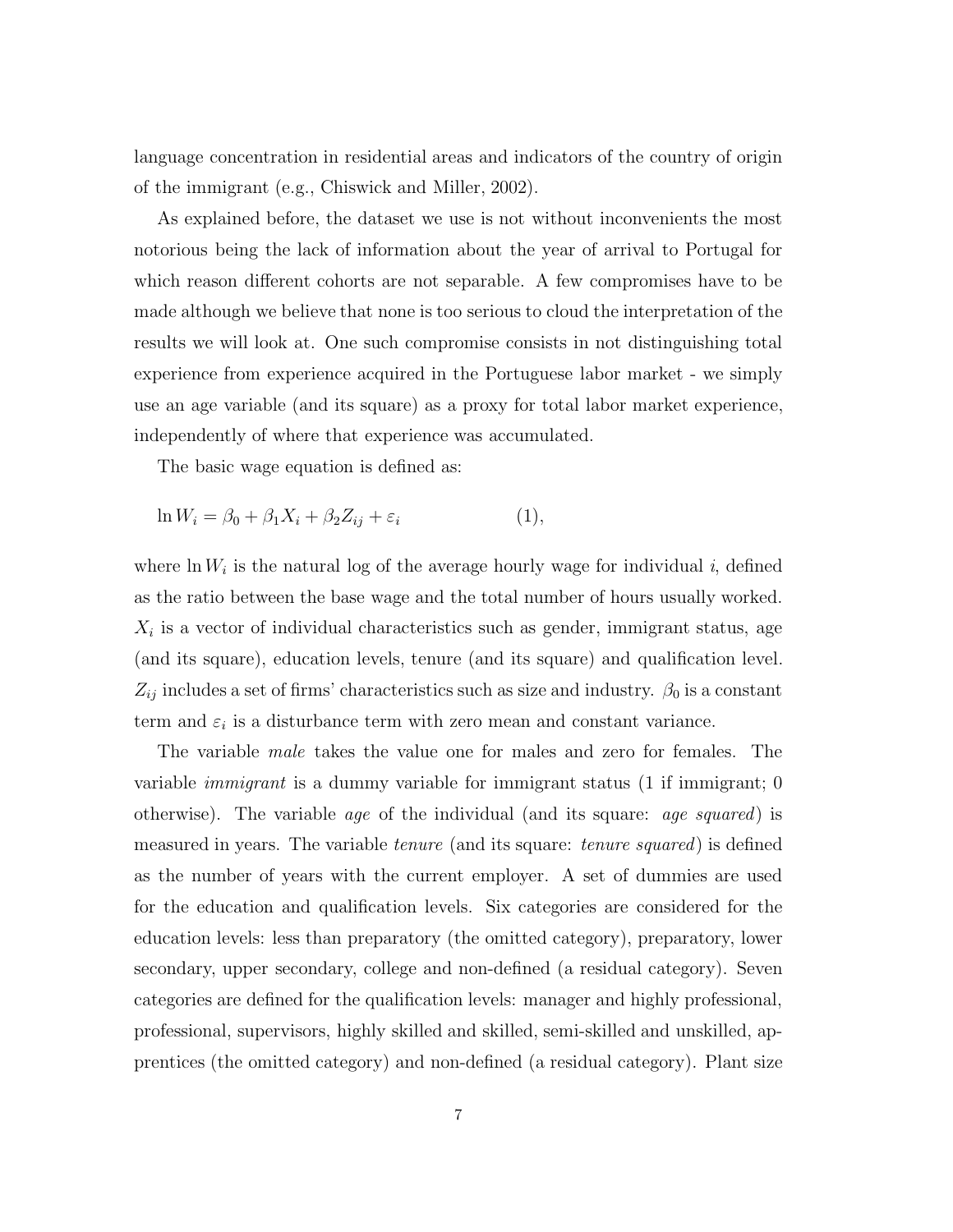is defined as the natural log of total employment at the plant level. A set of industry dummies (one-digit) are also included.<sup>7</sup>

The empirical analysis begins with the estimation of the earnings equation for the sample of immigrants and natives pooled together (first column in Table 2). For the moment, our interest is on the coefficient of the immigrant status variable. The corresponding estimate is  $-0.026$ . This simply says that immigrant workers earn hourly wages which are inferior by approximately 2.6 percent than those earned by similar native workers. This estimate is not directly comparable with those available for other immigrants in other countries because we are not conditioning on the duration of stay in the host country. However, considering the fact that immigration to Portugal is recent, this result suggests that immigrants do fare better in the Portuguese labor market than in other (European) countries which is consistent with the results obtained by Adsera and Chiswick (2005) for Portugal.<sup>8</sup>

<sup>7</sup>At one-digit level there are nine sectors according to the Portuguese Classification of Economic Activities (CAE). The omitted category is manufacturing.

<sup>8</sup>Using data from the European Community Household Panel, Adsera and Chiswick (2005) put the difference between immigrants' earnings at arrival and natives in Portugal at -14.4 percent, the lowest they obtain for the 15 European Union countries they consider.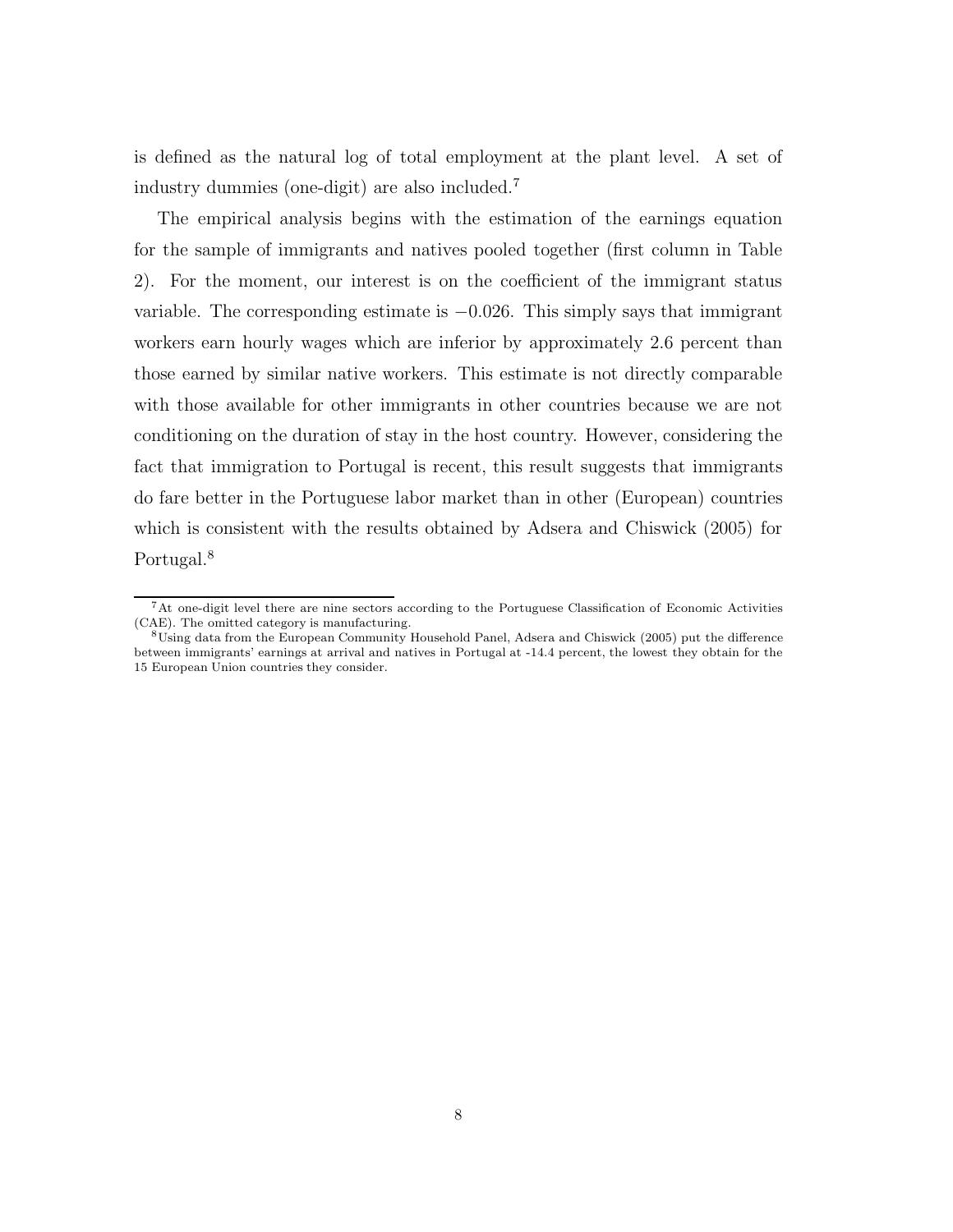| Explanatory variables   | All sample | <b>Natives</b> | Immigrants |
|-------------------------|------------|----------------|------------|
|                         | (1)        | (2)            | (3)        |
| Age                     | 0.024      | 0.024          | 0.014      |
|                         | (201.1)    | (201.7)        | (11.2)     |
| Age squared             | $-0.0002$  | $-0.0002$      | $-0.0001$  |
|                         | $(-151.7)$ | $(-152.3)$     | $(-8.9)$   |
| Tenure                  | 0.015      | 0.015          | 0.027      |
|                         | (203.0)    | (200.7)        | (25.2)     |
| Tenure squared          | $-0.0002$  | $-0.0002$      | $-0.0005$  |
|                         | $(-97.7)$  | $(-96.4)$      | $(-12.0)$  |
| Male                    | 0.153      | 0.153          | 0.078      |
|                         | (345.6)    | (345.4)        | (16.9)     |
| Immigrant               | $-0.026$   |                |            |
|                         | $(-13.1)$  |                |            |
| <b>Education Levels</b> |            |                |            |
| Preparatory             | 0.088      | 0.089          | $0.012*$   |
|                         | (153.2)    | (153.6)        | (2.0)      |
| Lower secondary         | 0.204      | 0.205          | 0.083      |
|                         | (317.3)    | (316.9)        | (13.2)     |
| Upper secondary         | 0.309      | 0.310          | 0.170      |
|                         | (452.9)    | (451.3)        | (27.1)     |
| College                 | 0.644      | 0.644          | 0.569      |
|                         | (594.7)    | (590.5)        | (59.7)     |
| Non-defined             | 0.176      | 0.176          | 0.114      |
|                         | (106.0)    | (104.4)        | (11.7)     |

Table 2: OLS regression results Dependent variable: log hourly wage

continued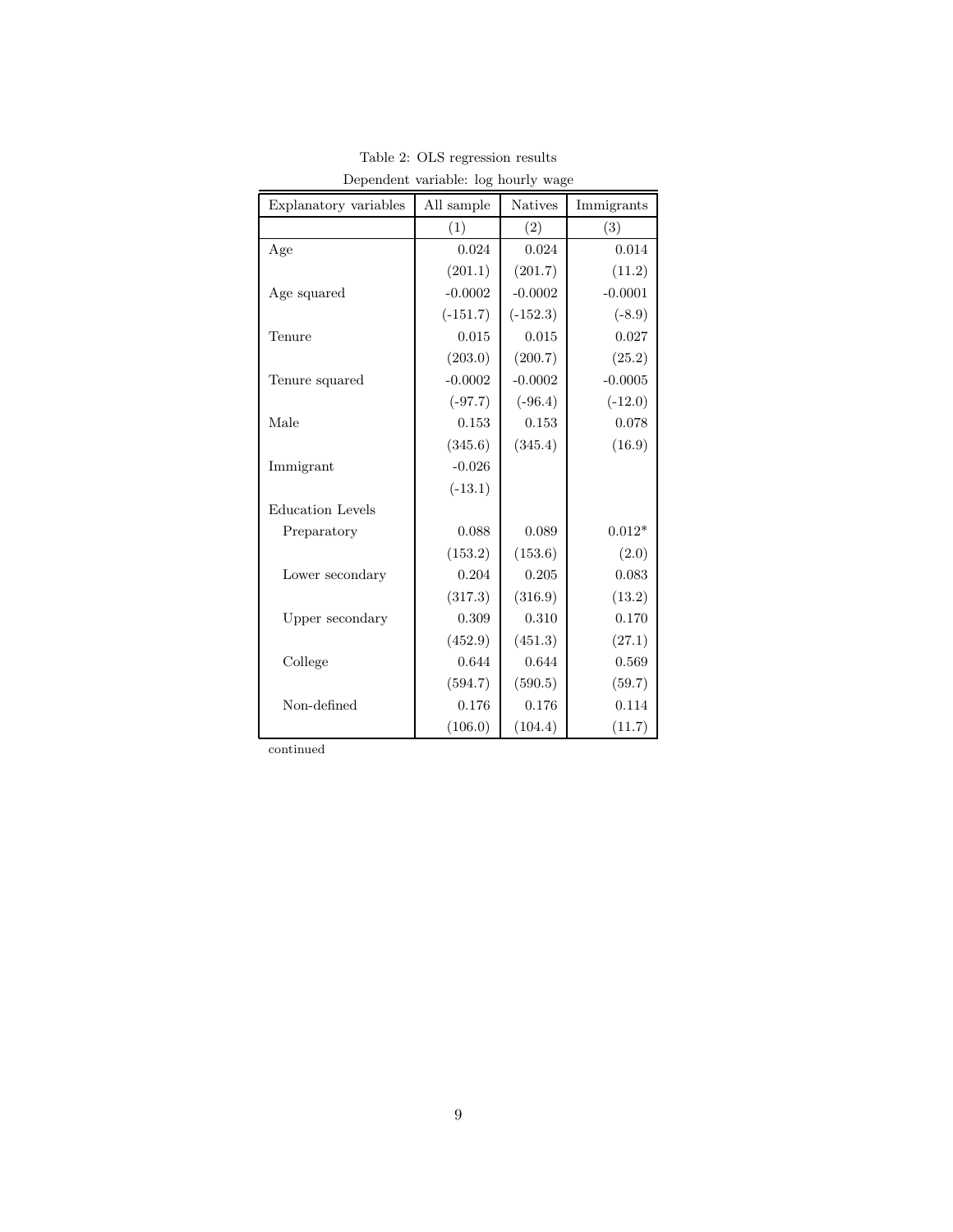| Qualification levels            |           |           |          |
|---------------------------------|-----------|-----------|----------|
| Manager and highly professional | 0.590     | 0.588     | 0.776    |
|                                 | (405.4)   | (402.0)   | (53.9)   |
| Professional                    | 0.576     | 0.574     | 0.696    |
|                                 | (381.4)   | (378.6)   | (43.9)   |
| Supervisors                     | 0.408     | 0.407     | 0.545    |
|                                 | (304.7)   | (303.0)   | (32.1)   |
| Highly skilled and skilled      | 0.162     | 0.162     | 0.188    |
|                                 | (188.6)   | (187.2)   | (21.4)   |
| Semi-skilled and unskilled      | $-0.003$  | $-0.003$  | $0.006*$ |
|                                 | $(-3.6)$  | $(-3.6)$  | (0.7)    |
| Non-defined                     | 0.314     | 0.311     | 0.114    |
|                                 | (188.5)   | (185.6)   | (11.7)   |
| Plant Size                      | 0.041     | 0.041     | 0.029    |
|                                 | (324.7)   | (325.1)   | (23.1)   |
| Industry dummies                | yes       | yes       | yes      |
|                                 |           |           |          |
| Constant                        | 5.302     | 5.200     | 5.607    |
|                                 | (2254.4)  | (2248.5)  | (227.7)  |
| $\overline{R}^2$                | 0.59      | 0.59      | 0.59     |
| N                               | 2,195,073 | 2,171,910 | 23,163   |

Table 2: (continued)

Notes: (i) t-statistics are shown within parentheses;

(ii) all estimates are significant at 1%, except those with an \*.

However, the estimate of the effect of Immigrant status on the conditional mean of the (log) hourly wage distribution is not necessarily indicative of the size of that effect at the lower and upper tails of that same distribution. A more complete picture can be obtained by estimating a family of conditional quantile functions (Koencker, 2005). The estimates of the same coefficients for each decile of the wage distribution are plotted in Figure 1. The extent of earnings disadvantage of immigrants varies considerably along the entire distribution of wages from a maximum of  $-0.036$  at the  $3^{rd}$  decile to virtually zero at the top-end of the distribution (the estimate at the  $9<sup>th</sup>$  decile is  $-0.003$  and it is not significantly different from zero at the level of 10 percent).

Although the estimate of the wage penalty associated with being immigrant decreases monotonically from the  $3^{rd}$  to the  $9^{th}$  deciles, at the bottom of the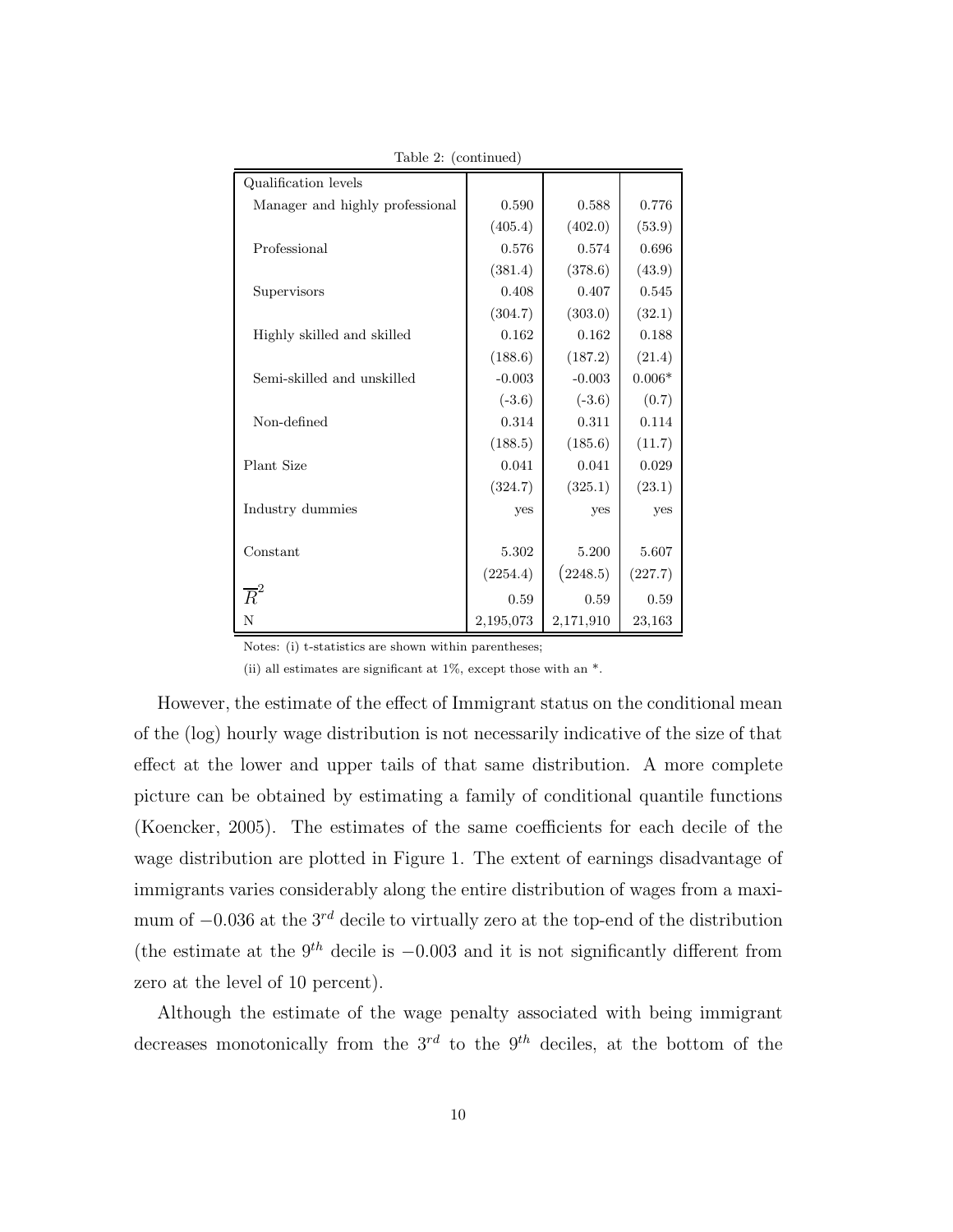

Figure 1: Estimated immigrants' wage penalty - Quantile regressions

distribution immigrants fare relatively better than other immigrants at the mid of that same distribution - as we move from the left to the right of the distribution, the estimated penalty for the  $1^{st}$  decile is not obtained before the  $7^{th}$  decile is reached.

The relative better performance of immigrants at the lower-end of the wage distribution is forcefully linked to the protection granted by the existence of a legal minimum wage. Legal minimum wages exist in Portugal since 1974 and all the existing studies of their effects indicate that they are actually binding both in terms of wages and employment opportunities (Portugal and Cardoso, 2002, Pereira, 2003).

Mandatory minimum wages eliminate the possibility of workers and employers to contract over wages if they are willing to trade wages for non-wage benefits. In fact, this is the reason why minimum wage earners receive less or no training from the employers (Card and Krueger, 1995). The same argument is sufficient to explain why the wage penalty immigrants receive at the bottom of the distribution is lower than at upper deciles.

At the other extreme of the wage distribution, the absence of any penalty may be explained with recruitment in international markets for top-level executives, especially in the case of multinational firms, which result in higher (by Portuguese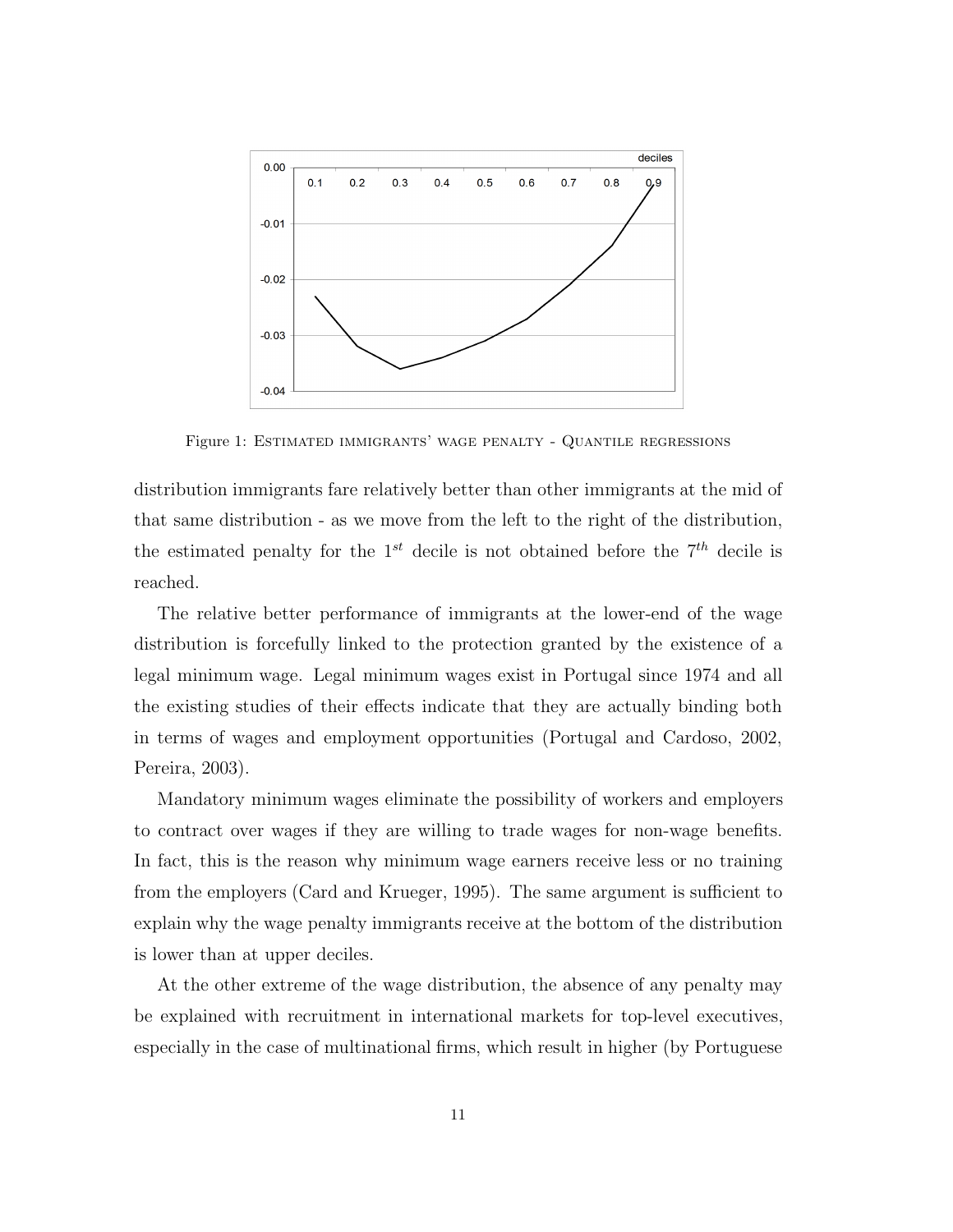standards) wages being paid to foreign workers hired into high wage positions. The choice between managerial expatriates and natives is one of the most researched topics in the literature on the staffing practices of multinational companies. In that context the design of compensation policies has the primary objective of promoting international mobility among top cadres while guaranteeing equity within the company (Bonache and Férnandez, 1997), both resulting in higher wages being paid to expatriates (immigrants) than to native workers in similar positions. In the aggregate, this is consistent with a smaller penalty associated with being an immigrant at the top of the wage distribution, which is exactly what we found.

## 4 The determinants of earnings of immigrants and natives

#### 4.1 Schooling and experience

To get a more clear picture of how each regressor in Equation 1 contributes to the wages earned by immigrants and natives, Equation 1 was estimated using two sub-samples corresponding to each worker group - natives and immigrants. Results are displayed in the last two columns in Table 2. Conditionning on the same set of regressors, we find that returns to age (experience) and schooling are much lower among immigrants than they are among natives. Schooling, especially at low and intermediate levels, is less valuable for immigrants even if we cannot control for the duration of stay in the Portuguese labor market. Low returns to schooling and experience, even considering the caveats involved, necessarily means that immigrants into Portugal suffer huge losses in returns to human capital accumulated in the country of origin. Differently put, human capital is imperfectly transferable across nations, a result also noted by several authors (e.g., Friedberg, 2000, Eckstein and Weiss, 2003).

#### 4.2 Tenure

On the contrary, returns to tenure are for immigrants almost twice as greater as for natives - for the first year they spend with one employer, immigrants wages rise by 2.65 percent (1.48 percent for natives). The fact that returns to tenure are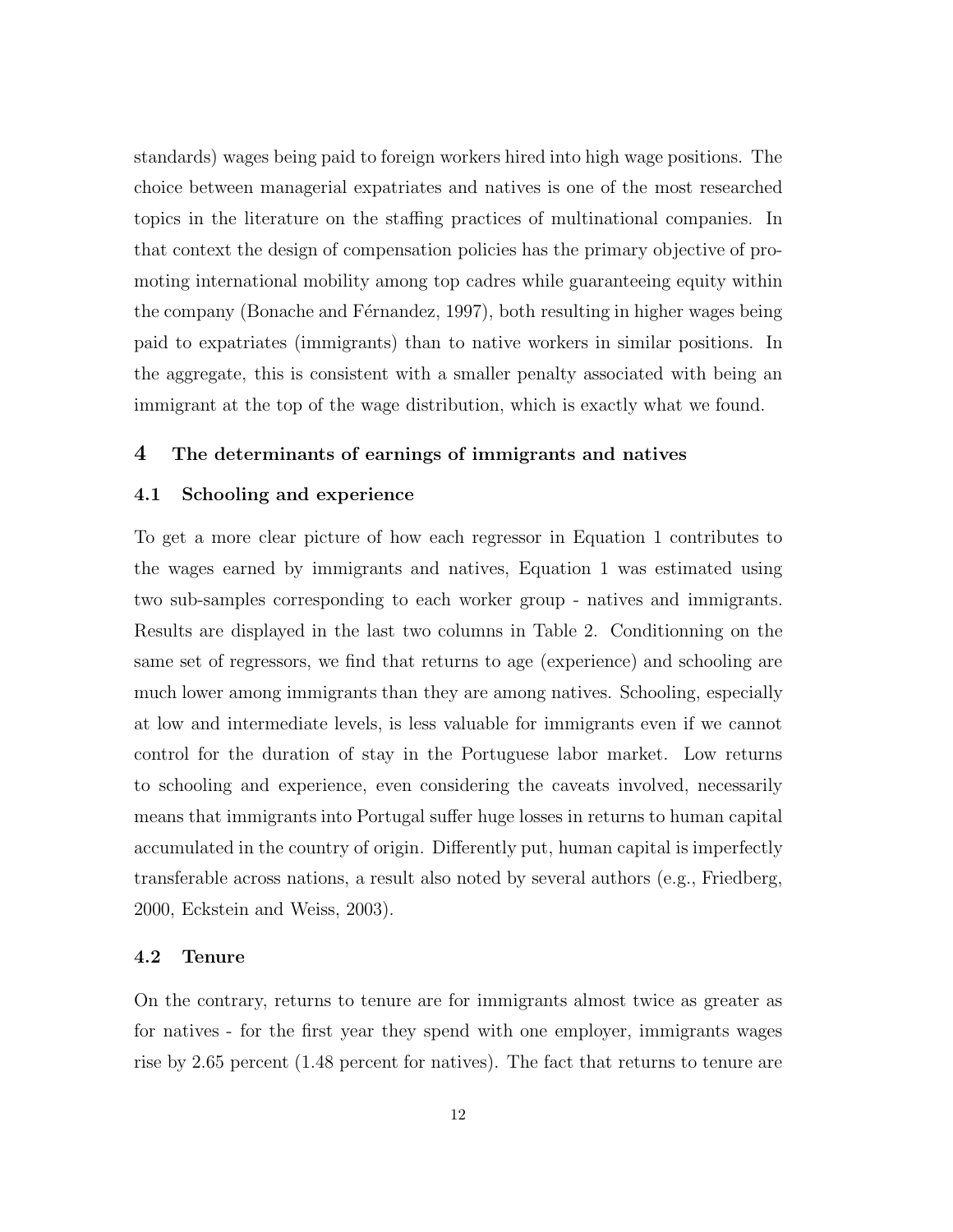higher for immigrants than for natives with the same characteristics indicates that part of the adverse consequences of forming less than adequate matches - occupational downgrading - are reversed within a short period and without further job switching. This could be another consequence of the imperfect transferability of human capital - the information content of schooling diplomas being reduced, employers hire immigrant workers into low-level positions and as information about the true quality of the match becomes available they are promoted into higher level positions (alternatively, their contracts are terminated). Occupational downgrading is followed by occupational upgrading even within on-going employment relationships and even if the motivation for immigrants to accept low-skilled jobs is justified on the grounds of continuing (on-the-) job search efforts as suggested by Weiss et al. (2003).

Another indication that immigrants move up the occupational ladder faster than natives may be obtained from the analysis of employers' promotion policies. To do that we used the information contained in the dataset on the year of admission and the year of last promotion of each worker still employed in 2000 (the only year for which information on the nationality of the worker is available). To avoid more serious selectivity problems that would result from sampling very long employment relationships, we restricted our analysis to workers admited in 1999 and still employed in the same establishment in 2000.<sup>9</sup> The final sample contains 140,441 workers (observations), 1,323 of which are immigrants. A probit model for the probability of being promoted in the year 2000 was estimated on this sample. Results are on Table 3.

<sup>9</sup>Although this sampling plan may under-represent very short employment spells, the consequences for our analysis are minor considering that we are only interested in the comparison of the probability of promotion for the two groups of workers and the same restriction is imposed on the two datasets.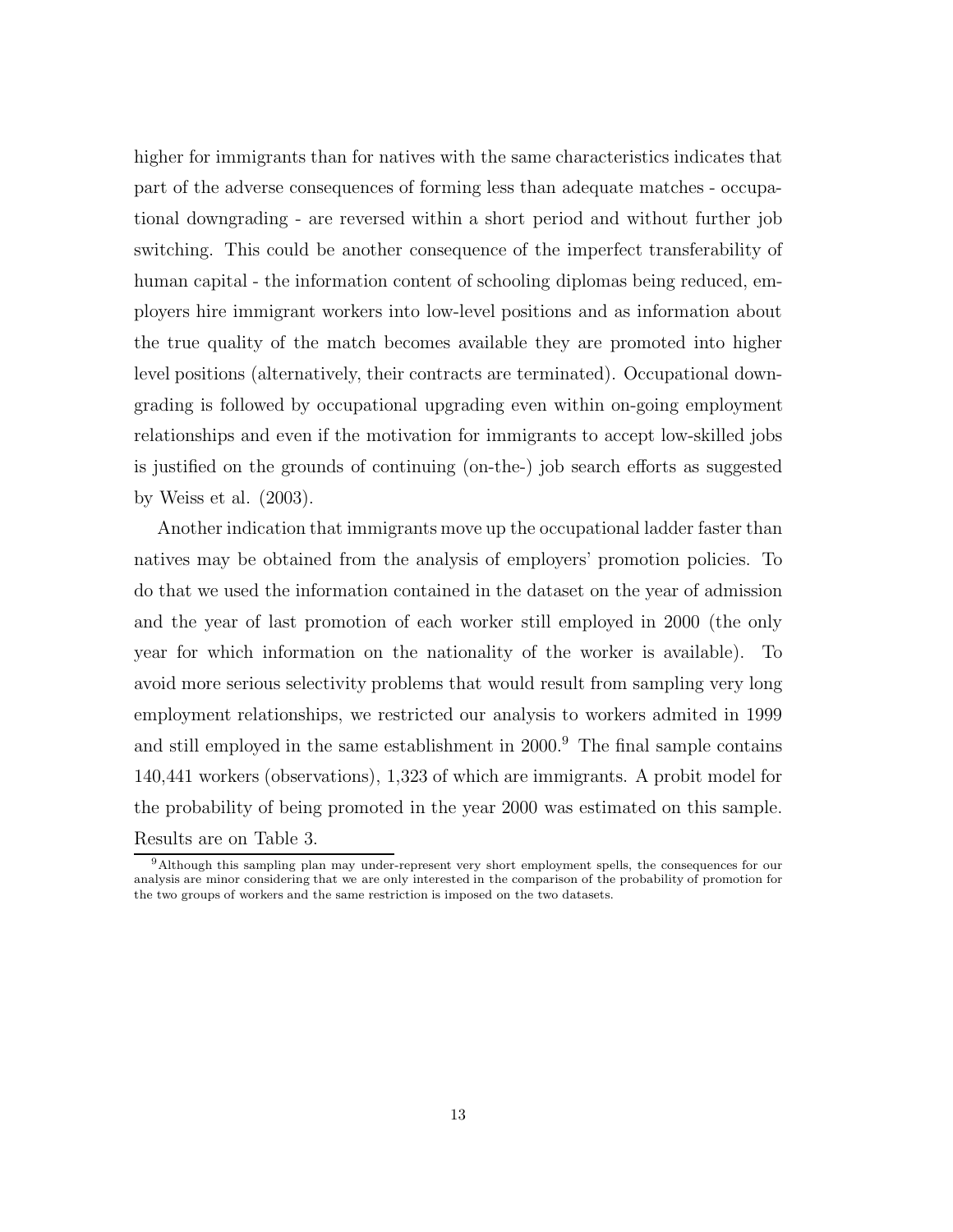| Explanatory variables   | (1)      |
|-------------------------|----------|
| Age                     | $-0.028$ |
|                         | (142.4)  |
| Age squared             | 0.0002   |
|                         | (65.2)   |
| Male                    | $-0.082$ |
|                         | (103.4)  |
| Immigrant               | 0.127    |
|                         | (11.6)   |
| <b>Education Levels</b> |          |
| Preparatory             | 0.033    |
|                         | (7.86)   |
| Lower secondary         | 0.132    |
|                         | (109.0)  |
| Upper secondary         | 0.167    |
|                         | (167.9)  |
| College                 | 0.125    |
|                         | (45.1)   |
| Non-defined             | $0.031*$ |
|                         | (0.9)    |

Table 3: Probit results Dependent variable: prom=1 if promoted in 2000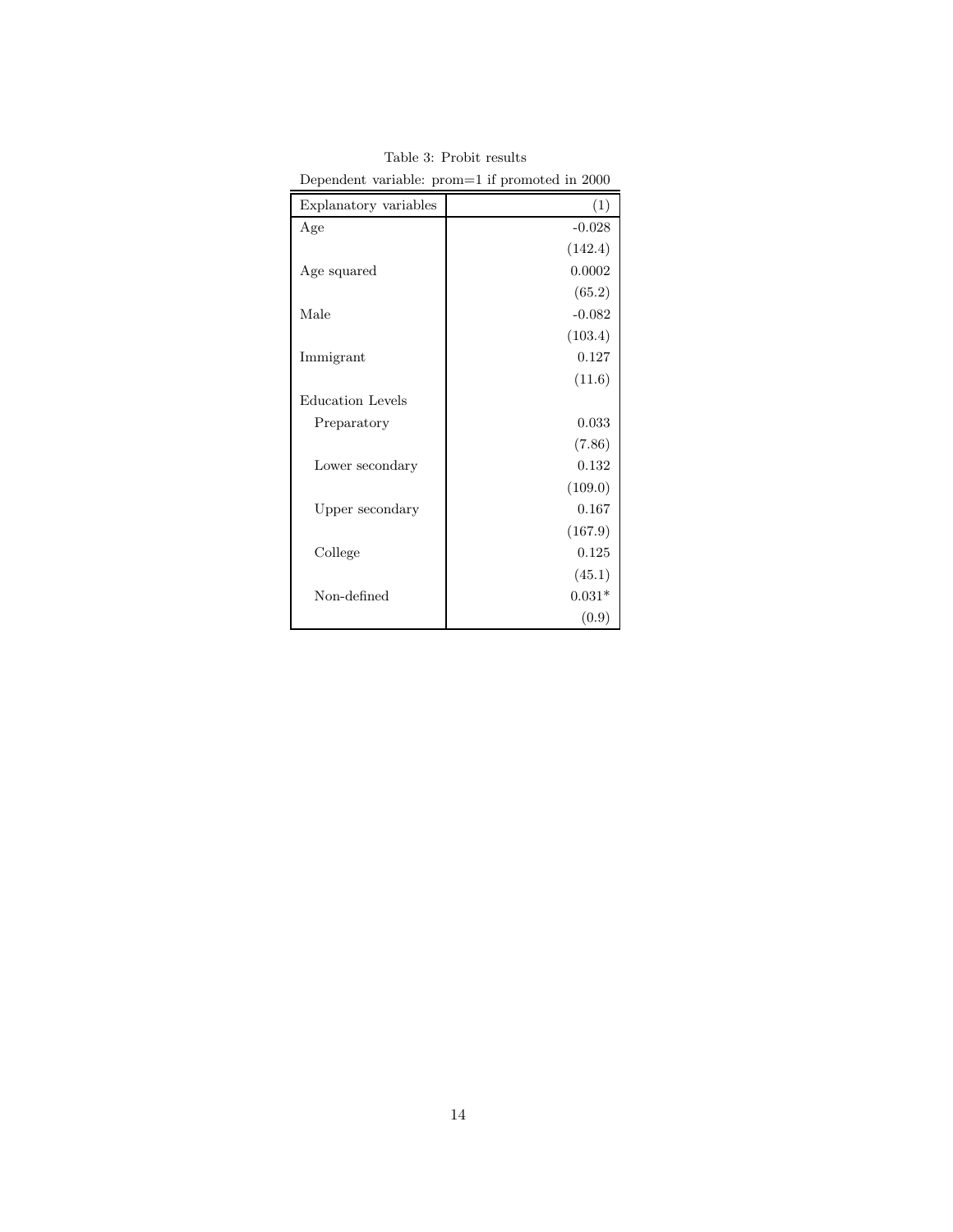| rable 3: continued              |            |
|---------------------------------|------------|
| Qualification levels            |            |
| Manager and highly professional | $-0.057$   |
|                                 | (5.0)      |
| Professional                    | $-0.095$   |
|                                 | (12.2)     |
| Supervisors                     | $-0.109$   |
|                                 | (14.8)     |
| Highly skilled and skilled      | $-0.142$   |
|                                 | (137.2)    |
| Semi-skilled and unskilled      | $-0.159$   |
|                                 | (156.1)    |
| Non-defined                     | 0.459      |
|                                 | (409.6)    |
| Plant Size                      | 0.038      |
|                                 | (301.7)    |
| Industry dummies                | yes        |
|                                 |            |
| Constant                        | 0.213      |
|                                 | (26.3)     |
|                                 |            |
| $Log-L$                         | $-75090.8$ |
| N                               | 140,441    |

The probability of being promoted within one year from admission is decreasing with age and increasing with schooling (except for college education), skill-levels and the size of the plant. Conditional on the observables, women are also more likely to be promoted than men, which is in contradition with the 'glass-ceiling hypothesis' but not with the results obtained by Booth et al. (2003). More importantly, immigrants face a higher probability of being promoted than native workers with similar characteristics. The estimated marginal effect of being an immigrant on the probability of promotion for a worker with the same characteristics of the average immigrant hired in 1999 and still employed in 2000 is +4.0 percentage points. Hence, promotions within the context of continuing employment relationships contribute to the economic assimilation of immigrants because they make the internal reallocation of immigrants possible. The fact that this reallocation process is faster for immigrants than for natives may be indicative of the severity

Table 3: continued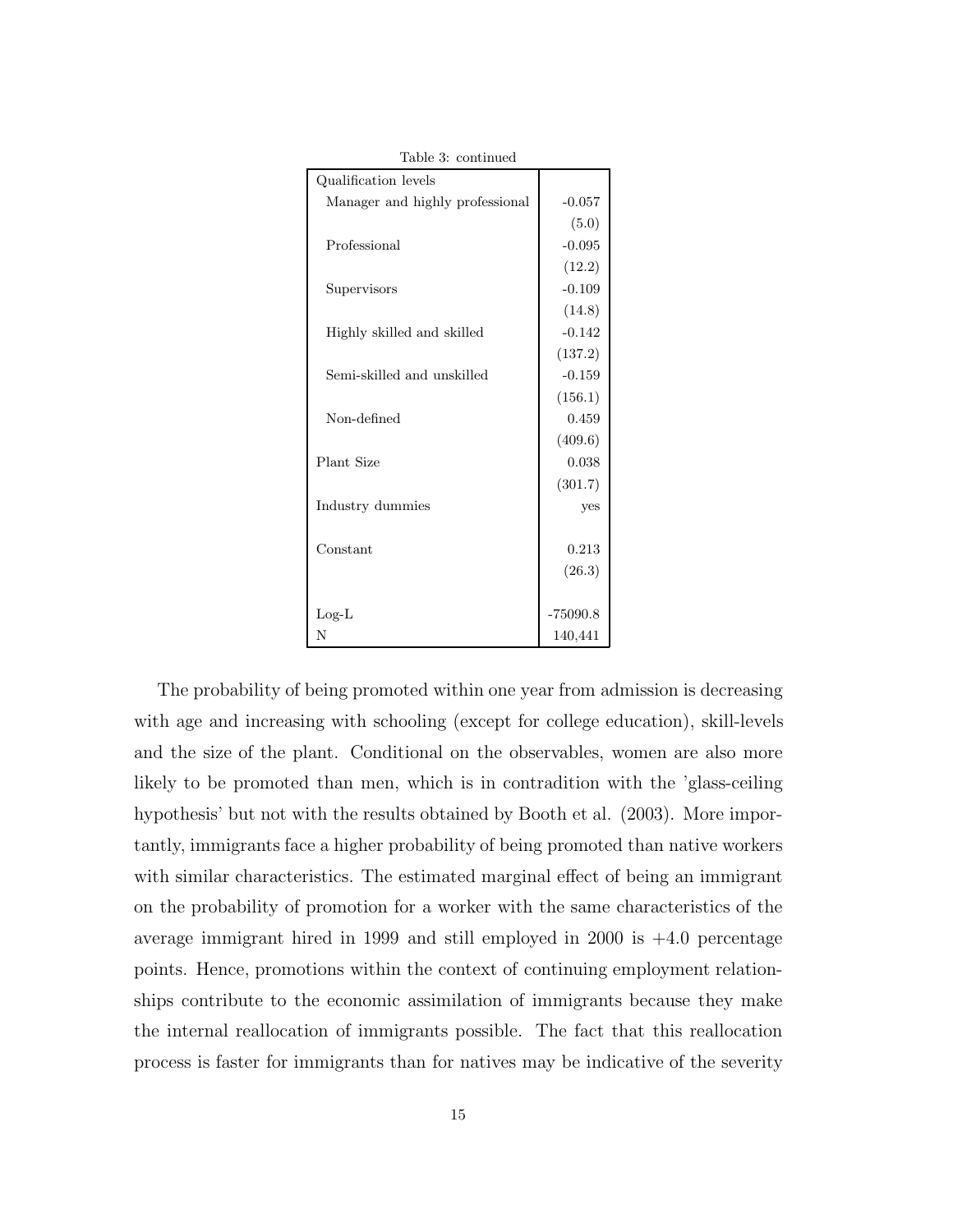of the informational disadvantage employers' face when they choose to hire foreign rather than native workers.

#### 4.3 Job and workplace characteristics

Returns to location in the establishment's hierarchy of skills are greater for immigrants than for natives irrespective of the skill-level. This is the result of lower wages at the baseline category (apprentices) which reflects the fact that, at entrylevels, immigrants earn considerably less than natives, and also of the fact that promotions to higher-level positions imply a wage premium with two components - returns to specific training and to information that immigrants may be able to signal during the early stages of their stay with the employer.

The positive premium associated with working in large size employers (Brown and Medoff, 1989) is less important for immigrants than it is for natives. Although there is no obvious reason why this should be the case, this result could indicate that immigrants hired into large units are to some extent confined to peripheral and perhaps temporary positions which is something we cannot control for. In fact, estimation of the probit model separately for natives and immigrants shows that the marginal effect of the size variable evaluated for a worker with the average characteristics of immigrants hired in 1999, is half as large for immigrants than for natives.

## 4.4 Region of origin

Schooling and labor market experience determine earnings both through their levels and their national origin. The country where human capital was accumulated matters and is a crucial determinant of its value in the host labor market (Friedberg, 2000). Differences in school quality across countries as well as in the degree of compatibility between national schooling systems and labor market requirements at destination are the two most frequently cited reasons why that should be the case. The national origin may also be related to any possible form of discrimination especially if discriminatory behavior varies with schooling (or other observed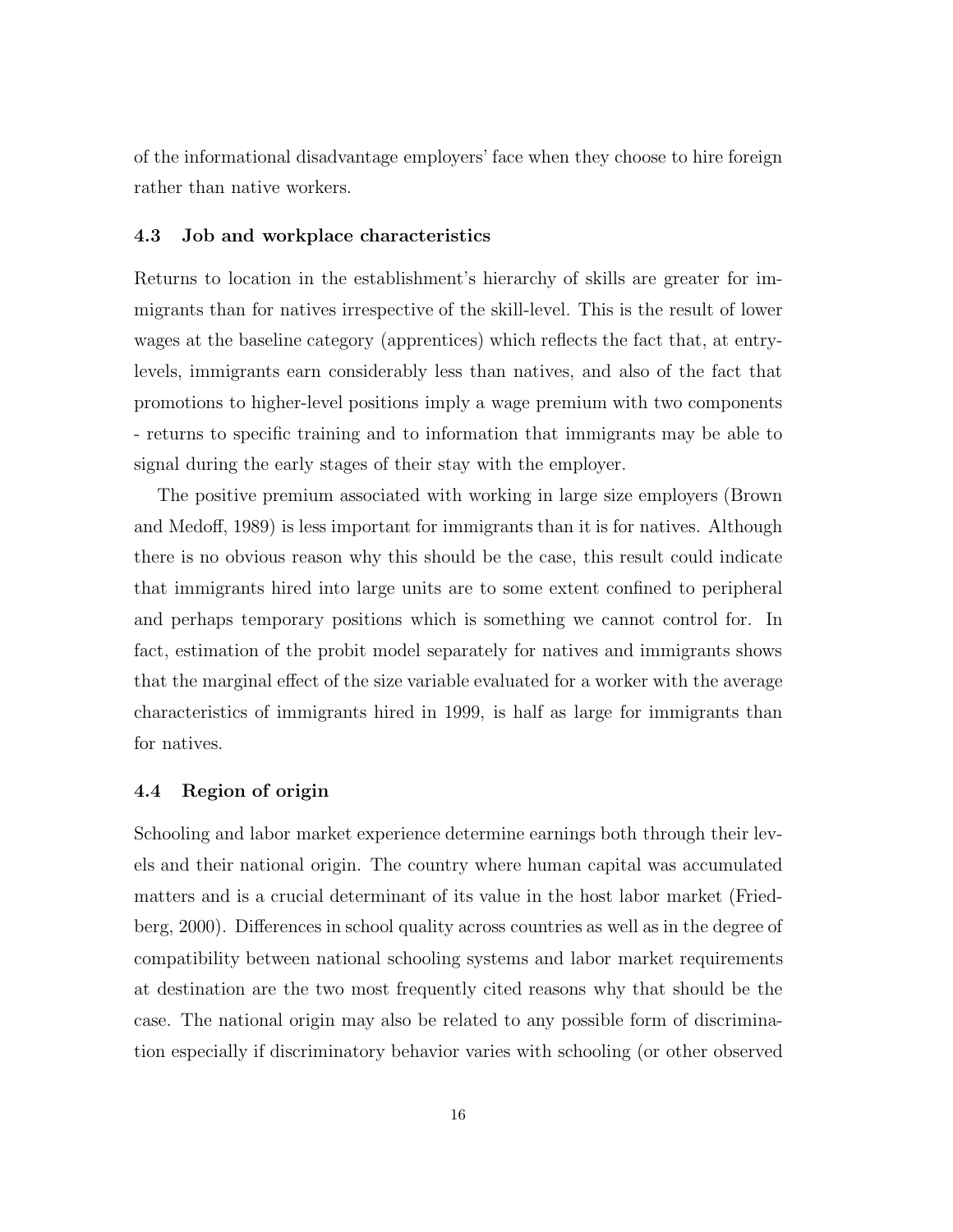attributes) and its distribution across nationalities is also different.

To analyze the effects of the country of origin on wages of the foreign born, eight dummy variables to nationality groups were entered into the regression equation (1).<sup>10</sup> The omitted group is that of the Portuguese-speaking countries. Another variable *Same Group Pct* was also added to the regression equation. Results are in Table 4 (first column).

 $10$ For the list of countries included in each group, refer to Appendix 1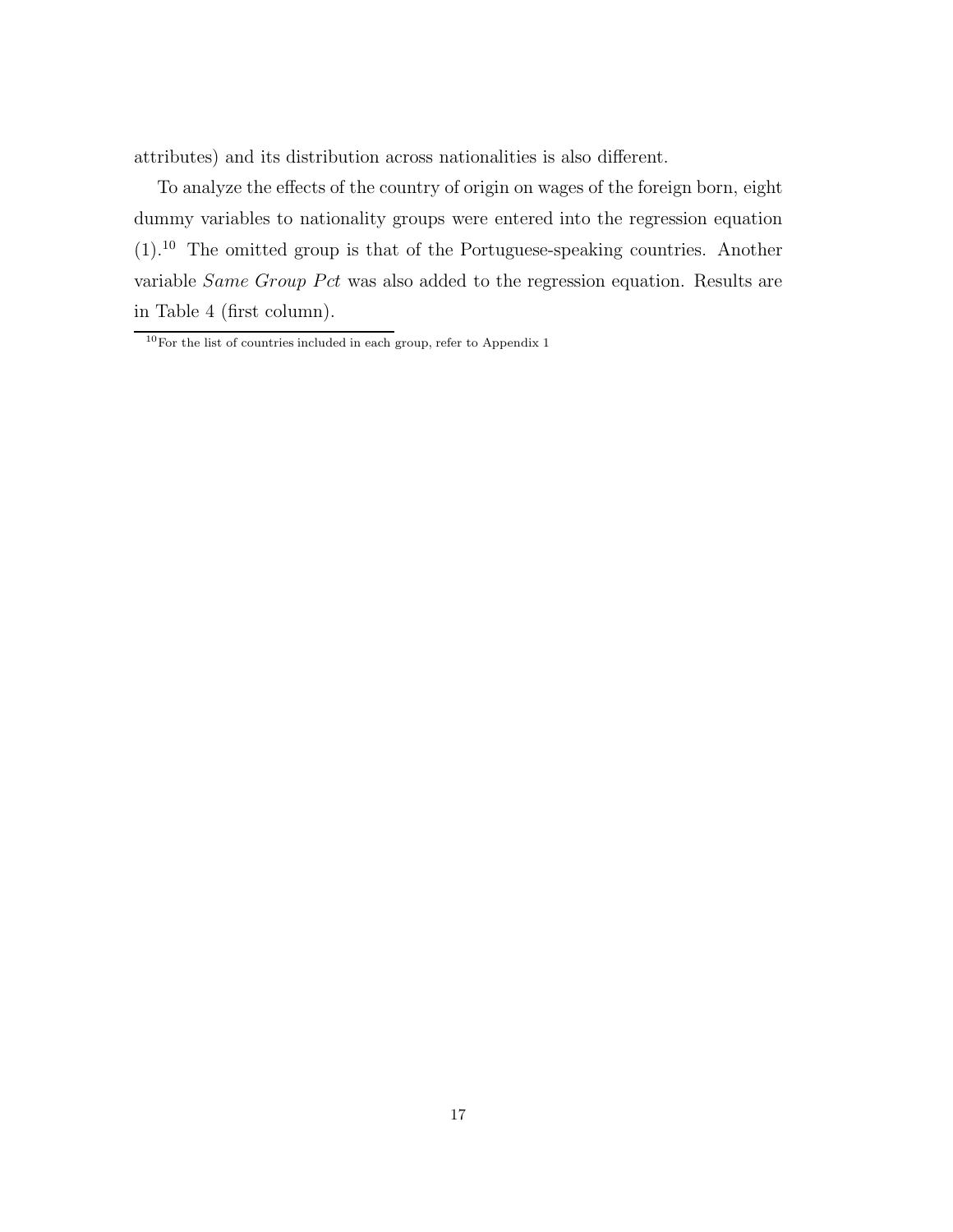| Explanatory variables           | All            | Portuguese | non Portuguese |
|---------------------------------|----------------|------------|----------------|
|                                 | Immigrants     | -speaking  | -speaking      |
| Age                             | 0.015          | 0.013      | 0.024          |
|                                 | (12.42)        | (8.67)     | (201.55)       |
| Age squared                     | $-0.0002$      | $-0.0001$  | $-0,0002$      |
|                                 | $(-10.35)$     | $(-7.58)$  | $(-152.10)$    |
| Tenure                          | 0.027          | 0.029      | 0.015          |
|                                 | (25.90)        | (20.39)    | (201.73)       |
| Tenure squared                  | $-0.0006$      | 0.0007     | $-0.0002$      |
|                                 | $(-14.12)$     | $(-11.18)$ | $(-97.07)$     |
| Male                            | 0.081          | 0.071      | 0.153          |
|                                 | (17.60)        | (12.20)    | (345.44)       |
| Same group pct                  | $-0.043$       | $-0.022$   | $-0.027$       |
|                                 | $(-5.55)$      | $(-1.77)$  | $(-3.18)$      |
| Education Levels                |                |            |                |
| Preparatory                     | $0.007*$       | 0.025      | 0.089          |
|                                 | (1.15)         | (3.42)     | (152.96)       |
| Lower secondary                 | 0.066          | 0.058      | 0.205          |
|                                 | (10.69)        | (7.77)     | (316.63)       |
| Upper secondary                 | 0.143          | 0.134      | 0.309          |
|                                 | (22.57)        | (17.06)    | (451.26)       |
| College                         | 0.516          | 0.537      | 0.643          |
|                                 | (54.02)        | (38.54)    | (591.91)       |
| Ignored                         | 0.102          | 0.087      | 0.176          |
|                                 | (10.48)        | (5.44)     | (105.31)       |
| Qualification levels            |                |            |                |
| Manager and highly professional | 0.726          | 0.744      | 0.589          |
|                                 | (51.12)        | (33.08)    | (403.83)       |
| Professional                    | 0.647          | 0.610      | 0.575          |
|                                 | (41.44)        | (26.97)    | (379.98)       |
| Supervisors                     | 0.514          | 0.450      | 0.407          |
|                                 | (30.94)        | (20.90)    | (303.78)       |
| Highly skilled and skilled      | 0.180          | 0.164      | 0.162          |
|                                 | (20.79)        | (15.64)    | (187.79)       |
| Semi-skilled and unskilled      | $0.005^{\ast}$ | $-0.005$   | $-0.003$       |
|                                 | (0.56)         | $(-0.51)$  | $(-3.47)$      |
| Non-defined                     | $\,0.499\,$    | $0.457\,$  | $\rm 0.313$    |
|                                 | (32.53)        | (23.04)    | (187.06)       |

Table 4: OLS regression results Dependent variable: log hourly wage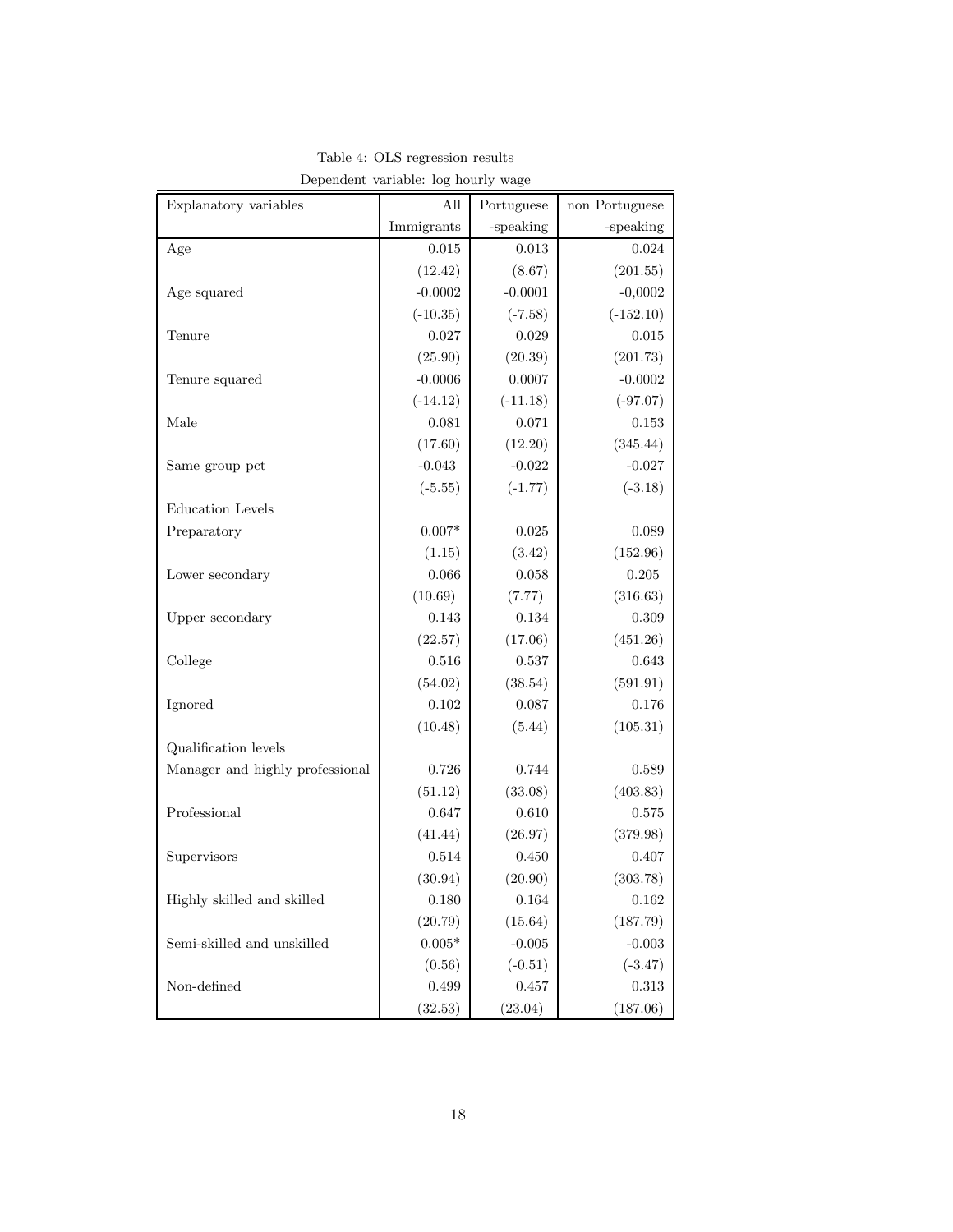| Explanatory variables     | All        | Portuguese | non Portuguese |
|---------------------------|------------|------------|----------------|
|                           | Immigrants | -speaking  | -speaking      |
| Plant size                | 0.026      | 0.009      | 0.041          |
|                           | (19.05)    | (5.20)     | (325.34)       |
| W. Europe, U.S., Japan    | 0.175      |            | 0.162          |
|                           | (26.28)    |            | (28.12)        |
| New EU members            | $-0.027$   |            | $-0.048$       |
|                           | $(-1.72)$  |            | $(-3.09)$      |
| Former Soviet Union       | $-0.022$   |            | $-0.067$       |
|                           | $(-3.95)$  |            | $(-10.96)$     |
| <b>Brazil</b>             | $-0.010*$  |            |                |
|                           | $(-1.43)$  |            |                |
| Other Portuguese speaking |            | 0.018      |                |
|                           |            | (2.77)     |                |
| China                     | $-0.122$   |            | $-0.098$       |
|                           | $(-6.86)$  |            | $(-5.41)$      |
| Africa                    | $-0.039$   |            |                |
|                           | $(-2.95)$  |            |                |
| Asia                      | $-0.041$   |            | $-0.092$       |
|                           | $(-2.79)$  |            | $(-6.37)$      |
| Latin America             | $0.014*$   |            | $-0.003*$      |
|                           | (0.89)     |            | $(-0.17)$      |
| <b>Industry Dummies</b>   | yes        | yes        | yes            |
| Constant                  | 5.602      | 5.757      | 5.202          |
|                           | (226.01)   | (191.58)   | (2252.99)      |
| $\overline{R}^2$          | 0,61       | 0.52       | 0.59           |
| $\mathbf N$               | 23,163     | 12,445     | 10,718         |

Table 4 (continued)

Notes: (i) t-statistics are shown within parentheses;

(ii) all estimates are significant at 1%, except those with an \*.

The estimates obtained indicate that, conditional on the other characteristics, immigrants arriving from Western Europe, USA and Japan earn the highest wages. All the remaining groups receive a wage penalty if compared to the immigrants from the Portuguese-speaking nations in Africa. The difference between wages received by these workers and immigrants from Brazil other Latin American nations is not statistically different from zero. The highest penalty is observed for Chinese citizens.

Exception made for the group of immigrants originating in the most developped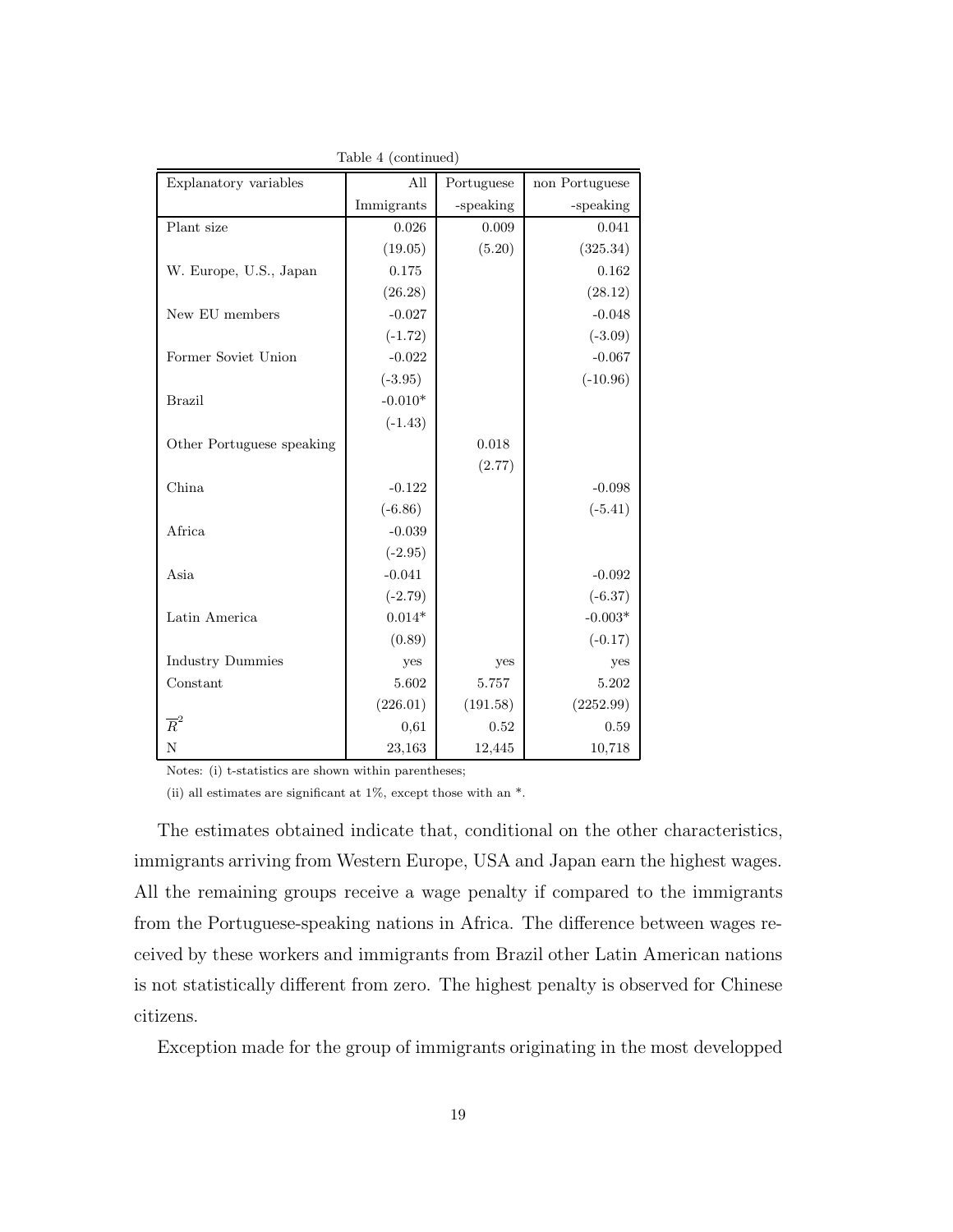countries, the fact that immigrants faring the best are those from Portuguesespeaking countries indicates that language-skills do matter. However, there is no evidence that immigrants who use the Portuguese as their native language may receive higher returns to schooling or experience. In fact it is the opposite that we observe (Table 4, two last columns). Although we cannot separate experience acquired before and after migration, the estimate obtained for the age variable is consistent with the fact that language proficiency and post-migration experience are substitutes (Chiswick and Miller, 1993). As to language fluency, it is admitedly measured with error as it rests only on the identification of the country of birth. However, the result we obtained could indicate that schooling quality related issues may be outweighting any possible benefits of language fluency that may exist, especially because the highest wage immigrants are in the non-Portuguese-speaking group. The only benefit of language fluency as determined by country of birth emerges as higher returns to tenure, consistent with the fact that local accumulation of (specific) human capital is complementary to language fluency.

#### 4.5 Ethnic concentration

Residential areas with higher concentration of immigrants of the same origin offer "ethnic goods" at a lower cost than they are available in low-concentration areas. Hence, high wage offers will be needed to induce one member of the group to leave the area. As a result, wages will be inversely related to group-concentration. Immigrants are expected to make wage concessions so as they can live in more home-like neighborhoods. Although we are not aware that the issue has been investigated before, the same reasoning applies to workplaces. Workers may be willing to pay to work in units where they may share with their co-workers the same geographic origin (or, indeed, the immigrant status). It is this effect that the *Same Group*  $Pct$  variable is meant to capture. This variable measures for each worker the proportion of his co-workers at the same establishment that have the same nationality as defined in Appendix 1. The results in Table 4 indicate that immigrants actually value ethnic goods. For the whole sample of immigrants, wages are reduced by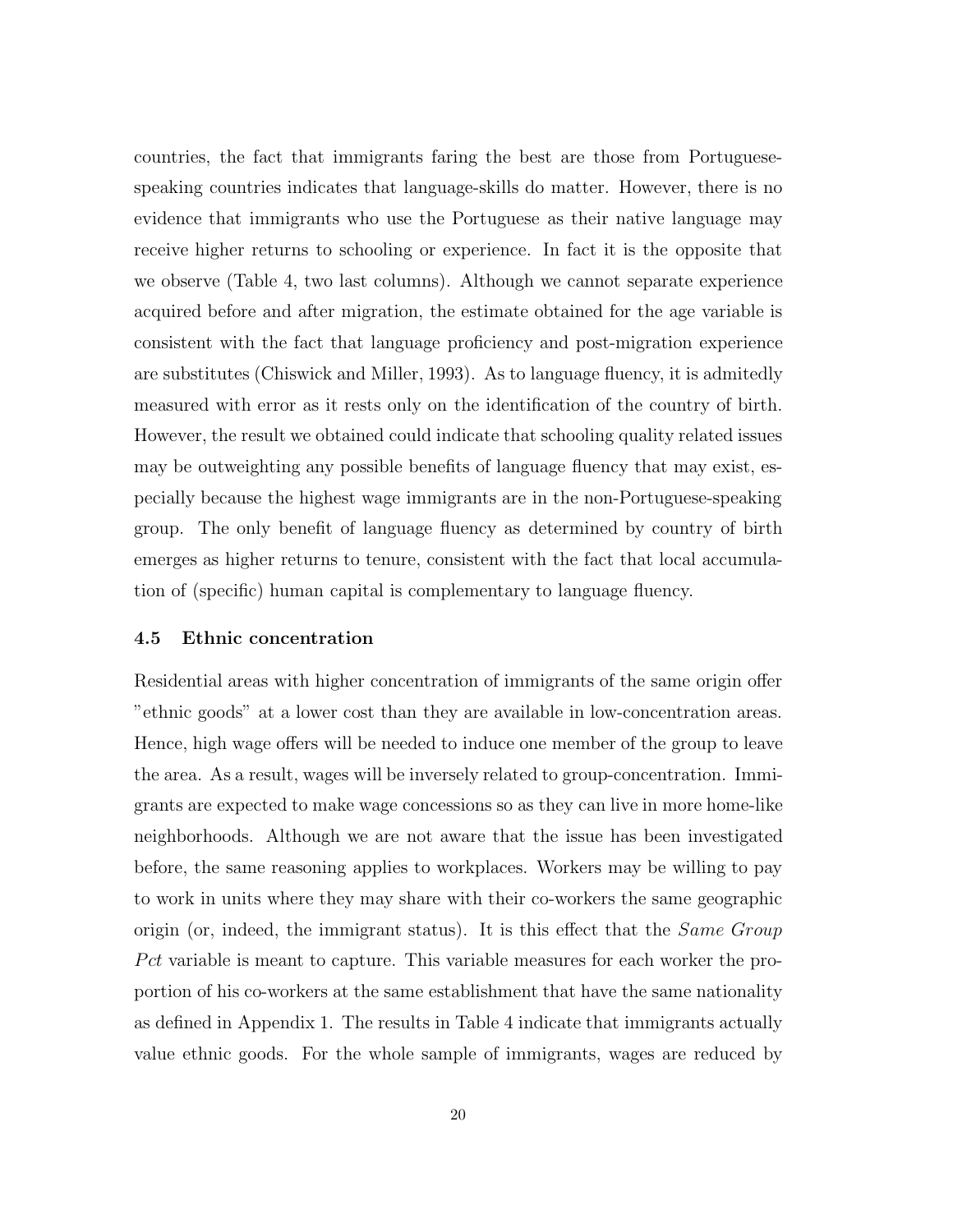approximately 4.3 percent for each 1 percentage point increase in the workplace ethnic concentration. The corresponding estimates for the Portuguese-speaking and non-Portuguese-speaking groups are -1.8 and -2.7 percent, respectively. These results show that the value of ethnic concentration is all the greater, the more culturally distant (in terms of language, at least) the country of birth is from the country of residence.

## 5 Quantile regression and the determinants of earnings of immigrants

Most studies of immigrants earnings employ least squares regression methods. However, these methods produce estimates of the various covariates effects on the conditional mean of the dependent variable, possibly concealing differences in responses at the two extremes of wage distribution. Quantile regression helps to uncover any such differences.

To investigate whether these differences matter, the regression equation (1) was re-estimated as a family of conditional quantile functions. The same set of covariates as in Table 4 entered the regression equation. Nine distinct quantile regression estimates, one for each decile, were obtained. Results for the  $1^{st}$ , the median, and the  $9<sup>th</sup>$  decile are displayed in Table 5.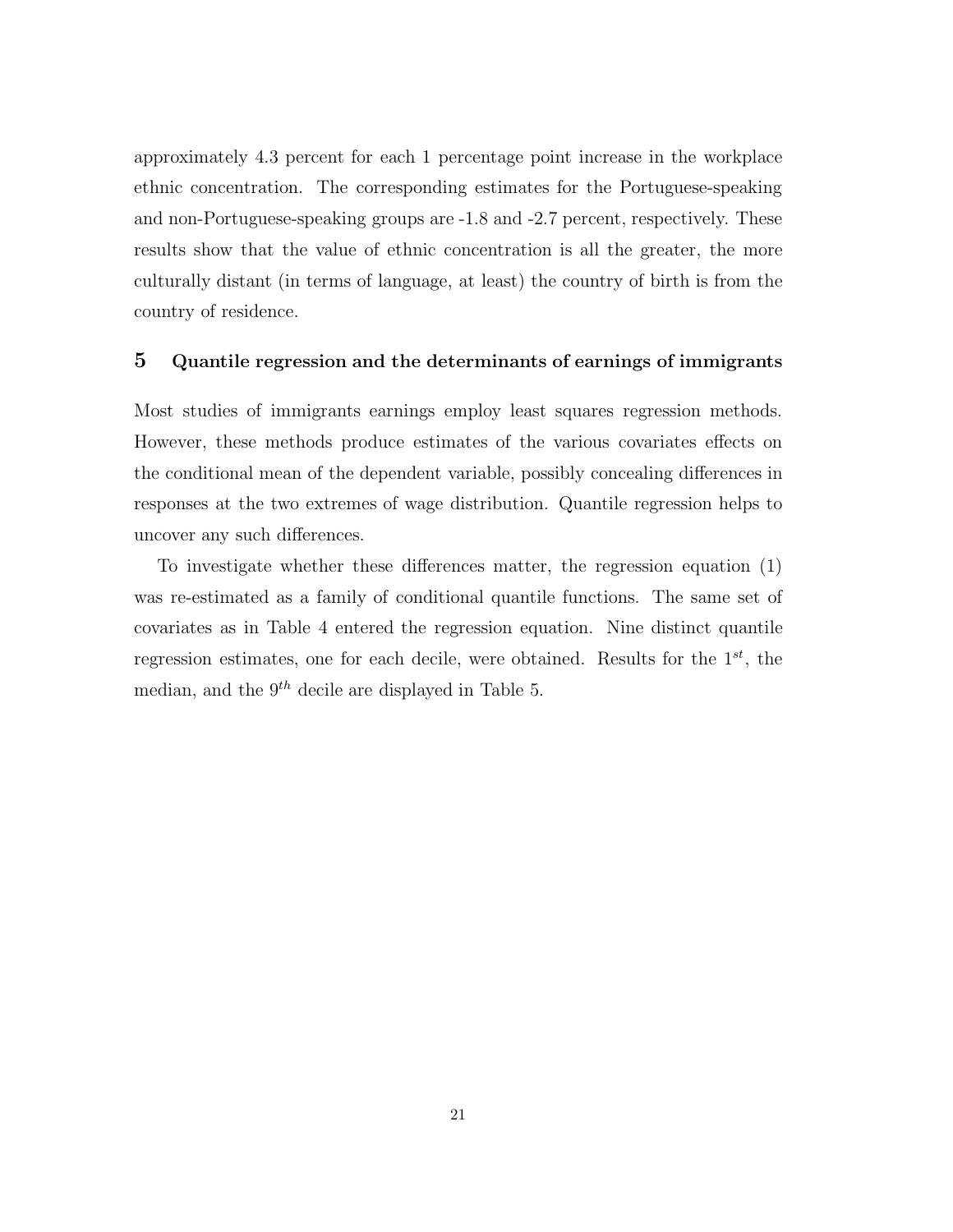|                                 | (1)         |           | (2)         |            | (3)            |            |
|---------------------------------|-------------|-----------|-------------|------------|----------------|------------|
|                                 | $Q = 0.1$   |           | $Q = 0.5$   |            | $Q = 0.9$      |            |
| <b>Explanatory Variables</b>    | Coef.       | t-ratio   | Coef.       | t-ratio    | Coef.          | t-ratio    |
| Age                             | 0.005       | (5.98)    | 0.008       | (8.54)     | 0.014          | (6.87)     |
| Age squared                     | $-0.0001$   | $(-5.19)$ | $-0.0001$   | $(-7.36)$  | $-0.0001$      | $(-5.32)$  |
| Tenure                          | 0.008       | (12.00)   | 0.023       | (29.2)     | 0.036          | (20.09)    |
| Tenure squared                  | $-0.0001$   | $(-2.8)$  | $-0.0004$   | $(-12.99)$ | $-0.0009$      | $(-11.75)$ |
| Male                            | $-0.004*$   | $(-1.41)$ | 0.053       | (15.59)    | 0.121          | (15.31)    |
| Same Group Pct                  | 0.010       | (2.0)     | $-0.023$    | $(-4.01)$  | $-0.114$       | $(-8.29)$  |
| Education levels                |             |           |             |            |                |            |
| Preparatory                     | $-0.001*$   | $(-0.2)$  | $0.004*$    | (0.90)     | 0.024          | (2.32)     |
| Lower secondary                 | 0.010       | (2.5)     | $\,0.035\,$ | (4.56)     | $0.101\,$      | (9.39)     |
| Upper secondary                 | $\,0.023\,$ | (5.8)     | $0.101\,$   | (21.65)    | 0.269          | (24.85)    |
| College                         | 0.224       | (31.4)    | $0.579\,$   | (81.78)    | $\,0.643\,$    | (34.20)    |
| Non-defined                     | $-0.004*$   | $(-0.7)$  | 0.029       | (4.03)     | 0.224          | (13.36)    |
| Qualification levels            |             |           |             |            |                |            |
| Manager and highly professional | 0.514       | (52.01)   | 0.809       | (76.88)    | 0.857          | (32.92)    |
| Professional                    | 0.498       | (48.81)   | 0.754       | (65.13)    | 0.730          | (25.32)    |
| Supervisors                     | 0.299       | (28.59)   | 0.521       | (42.27)    | 0.785          | (27.94)    |
| Highly skilled and skilled      | 0.103       | (18.49)   | 0.166       | (25.93)    | 0.237          | (16.19)    |
| Semi-skilled and unskilled      | 0.017       | (3.20)    | 0.023       | (3.54)     | $-0.043$       | $(-2.86)$  |
| Non-defined                     | 0.112       | (11.44)   | 0.477       | (42.02)    | 0.893          | (33.77)    |
| Plant size                      | 0.027       | (32.88)   | $\,0.021\,$ | (20.60)    | $0.008\,$      | (3.28)     |
| W. Europe, U.S.; Japan          | 0.036       | (7.94)    | 0.147       | (29.74)    | 0.258          | (21.35)    |
| Eastern Europe                  | $-0.038$    | $(-3.86)$ | $-0.029$    | $(-2.42)$  | $-0.065$       | $(-2.36)$  |
| Former Soviet Union             | $-0.018$    | $(-5.26)$ | $-0.015$    | $(-3.53)$  | $-0.009*$      | $(-0.93)$  |
| <b>Brazil</b>                   | $-0.011$    | $(-2.62)$ | $-0.011$    | $(-2.13)$  | $0.019*$       | (1.60)     |
| China                           | $-0.044$    | $(-3.96)$ | $-0.091$    | $(-6.88)$  | $-0.227$       | $(-7.43)$  |
| Africa                          | $-0.043$    | $(-5.22)$ | $-0.036$    | $(-3.63)$  | $-0.035*$      | $(-1.56)$  |
| Asia                            | $-0.042$    | $(-4.60)$ | $-0.054$    | $(-4.97)$  | $-0.031*$      | $(-1.23)$  |
| Latin America                   | $-0.015*$   | $(-1.55)$ | $-0.041$    | $(-3.63)$  | $0.012^{\ast}$ | (0.46)     |
| Industry dummies                | yes         |           | yes         |            | yes            |            |
| Constant                        | 5.712       | (372.84)  | 5.765       | (313.79)   | $5.912\,$      | (138.44)   |
| $Pseudo R^2$                    | 0.16        |           | $\rm 0.35$  |            | 0.52           |            |

Table 5: Quantile Regressions - Immigrants Dependent variable: log hourly wage (N=23,163)

Notes: (i) all estimates are significant at 1%, except those with an \*.

The first noticeable result is that most covariate effects are very different at the lower and bottom-ends of the wage distribution. Let us consider how those effects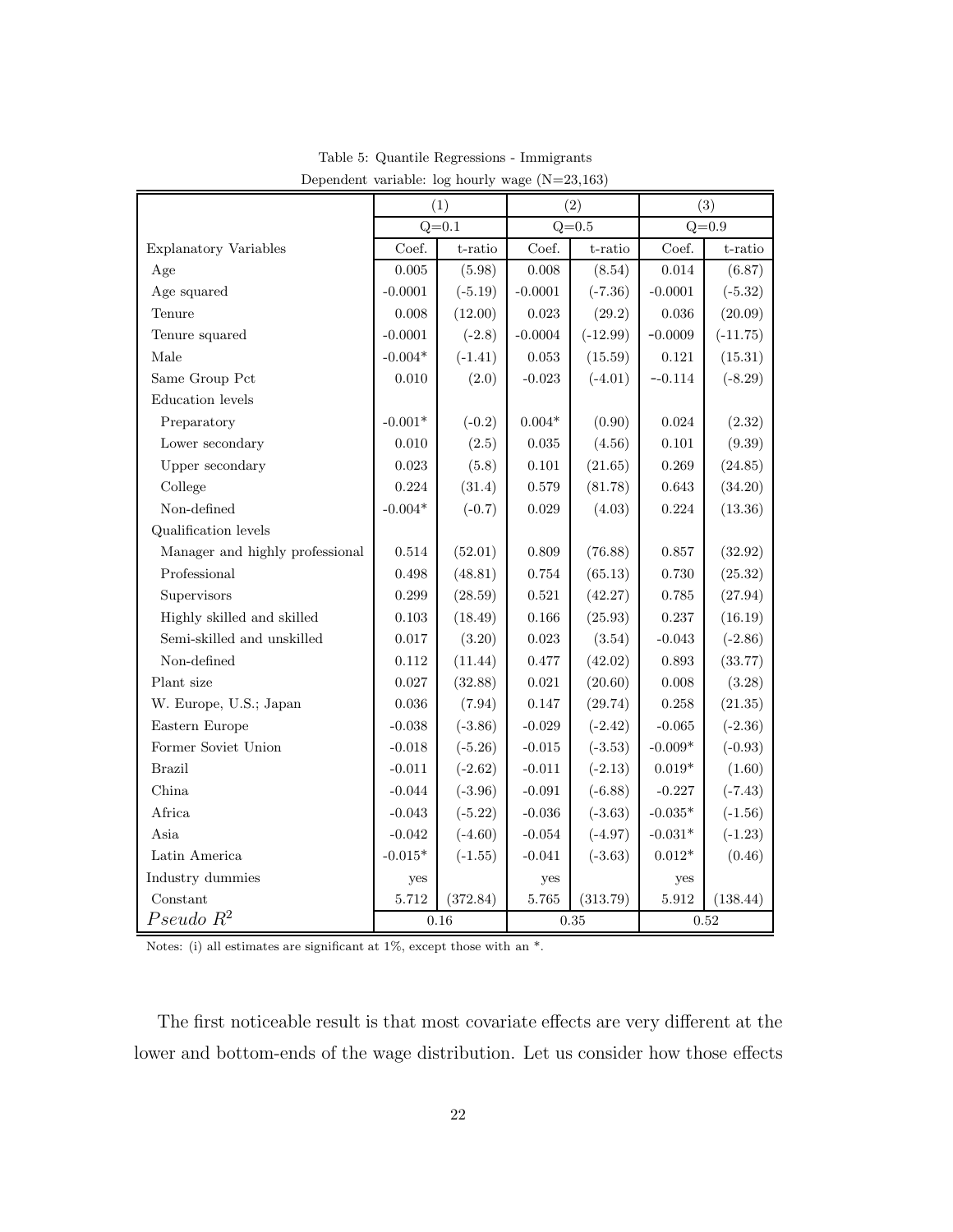change for a selection of covariates.

Returns to education are very low at the 10th percentile for all schooling levels, although returns to college are much higher than to the educational level immediately before. However, at the top of the distribution returns to the very same levels of education are considerably higher except for preparatory school. This tell us that schooling transferability varies enormously with the location in the distribution, although it is always present.  $^{11}$ 

At the top, the wage premium received by male immigrants is twice as large as it is at the median, whereas at the bottom it is not significantly different from zero.

It is of particular interest to compare the estimated coefficient of the Same Group Pct variable. From virtually zero at the  $1^{st}$  decile, where again binding minimum wage regulation prohibits any concession workers could agree upon, it decreases steadily to  $-0.023$  at the 5<sup>th</sup> decile and to  $-0.1145$  at the 9<sup>th</sup> decile. Immigrants are willing to pay for workplace ethnic goods independently of where they are in the wage distribution. In fact, the higher wage they earn the more they are willing to pay to work with a larger proportion of workers with similar national origins.

The country of origin effect becomes less important as we approach the upperend of the distribution where most estimates are not statistically different from zero. However, the premium received by Western Europe, USA and Japan national citizens is almost ten times as great in the  $9^{th}$  decile as in the  $1^{st}$ . To a smaller degree, the same happens with Brazilian nationals. On the contrary, the penalty associated with Chinese origin is five times larger at the upper-tail of distribution than at the lower-tail.

## 6 Conclusions

Using a single cross-section of matched employer-employee data we were able to

 $11A$  comparison with the corresponding estimates for the sample of native workers reveals that returns to imported schooling are less than to local schooling across the whole wage distribution.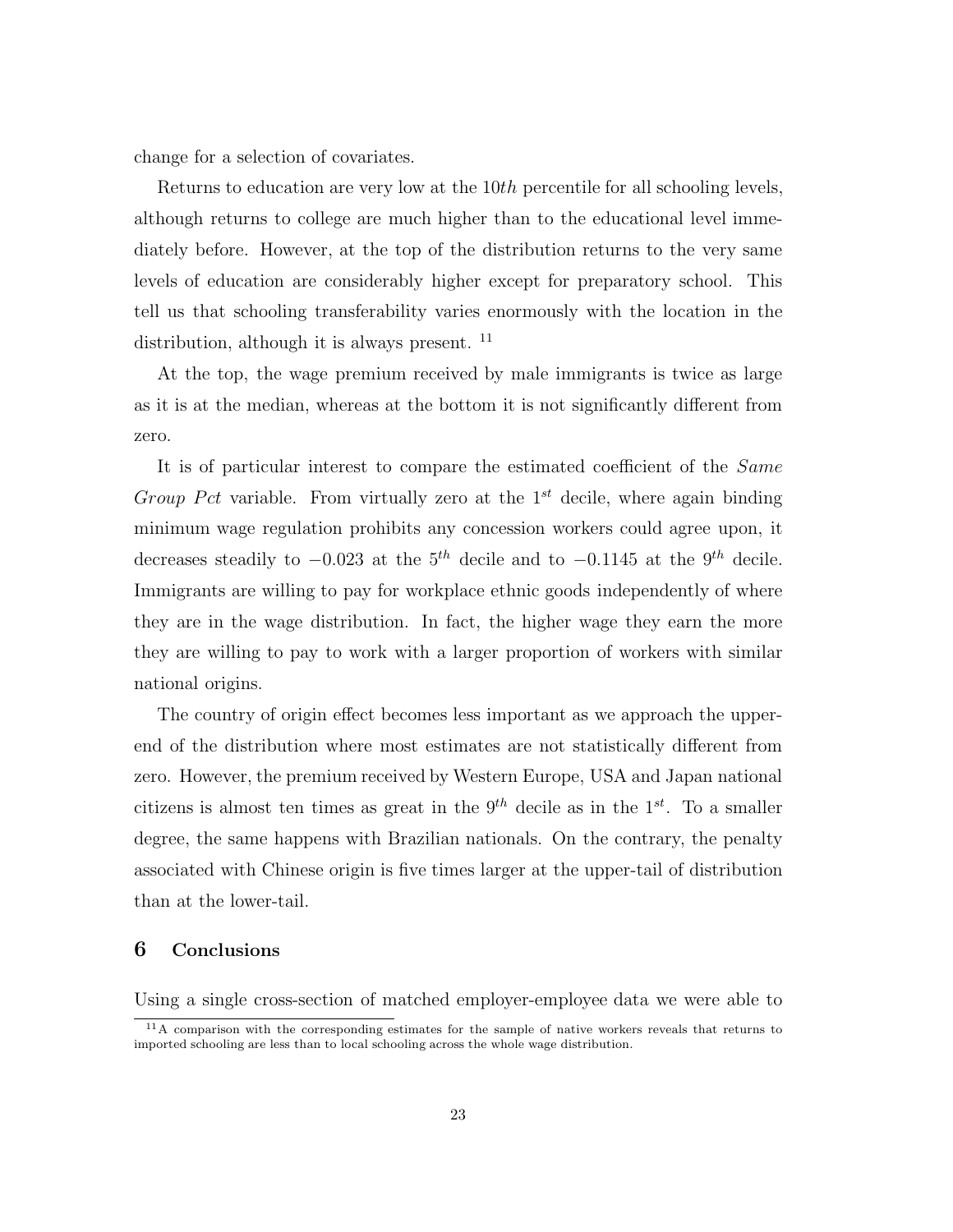compare the earnings of immigrant and native workers in Portugal. We conclude that immigrants' earnings are 2.6 percent below the earnings of similar native workers. Although we cannot compute the earnings differential at the time of entry, this estimate is consistent with previous findings of migrants faring better in the Portuguese labor market than elsewhere in Europe. Quantile regressions shows that at the left-tail of the wage distribution, immigrants fare better than anywhere else below the  $7<sup>th</sup>$  decile indicating that such labor market institutions as legal minimum wages are non-neutral also in terms of the economic performance of immigrants.

We were also able to establish that the economic assimilitation of immigrants takes place in the context of continuing matches as much as with job switching which has been receiving more attention. The demand for "ethnic goods", known to influence the earnings of immigrants, when linked to the choice of the residential area, were found to be important also at the workplace level. Immigrants' wages are reduced by as much as 4.3 percent for each additional percentage point increase in the concentration of same origin immigrants in the workplace.

Quantile regression helped uncover significant differences in the effects of the earnings determinants over the wage distribution - except for very specific cases, the region of origin is less penalized as we approach the right-tail of the wage distribution. The loss of human capital as embodied in schooling is also less important for higher wage levels.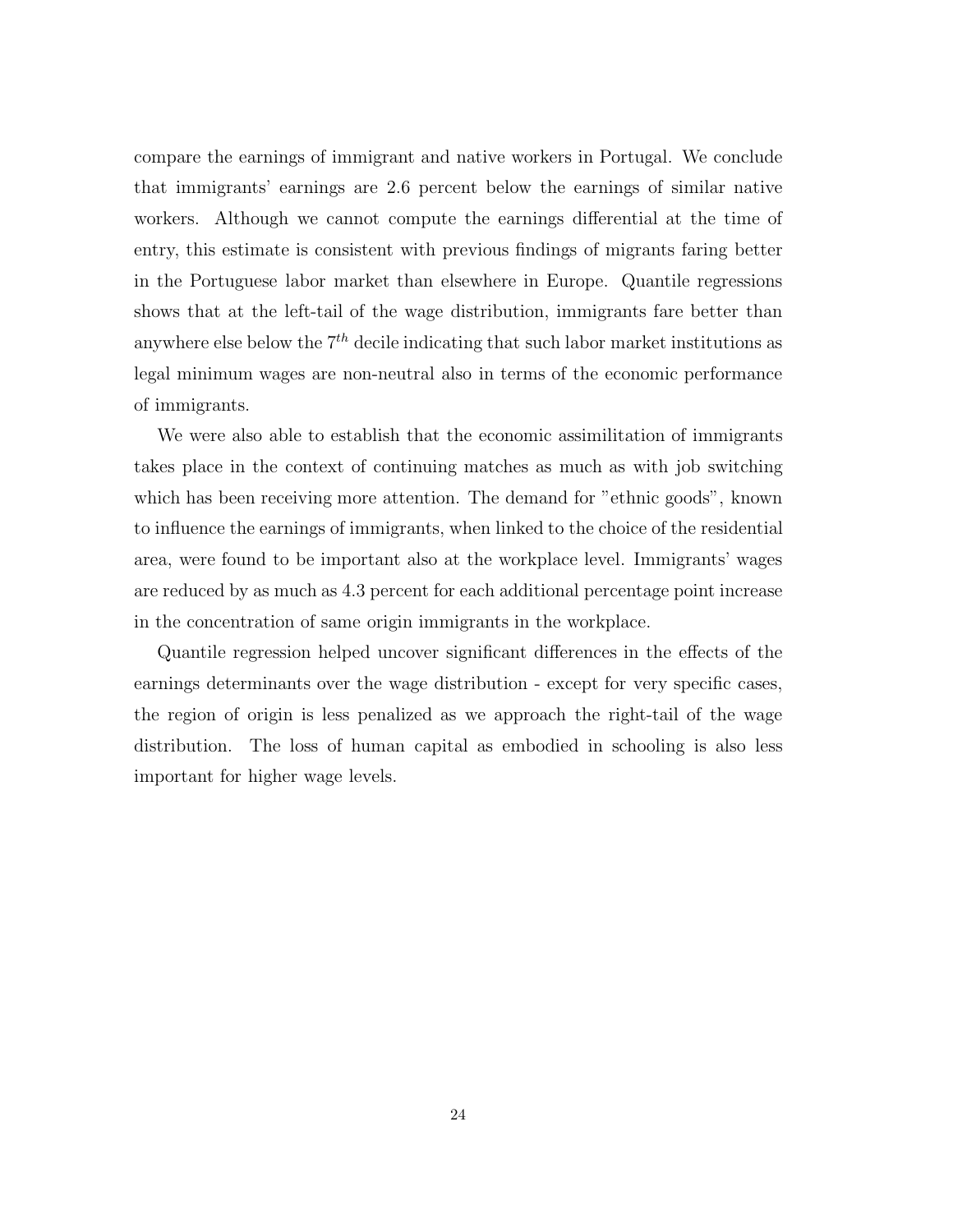#### Appendix 1. Nationality Groups

Western Europe, North-America and Japan

Austria, Belgium, Denmark, Finland, France, Germany, Greece, Iceland, Ireland, Italy, Lichstenstein, Luxembourg, Netherlands, Norway, Spain, Sweden, Switzerland, United Kingdom, United States, Canada, Japan.

New EU member-states (and candidates)

Czech Republic, Cyprus, Hungary, Estonia, Latvia, Lithuania Malta, Poland, Romania, Slovakia, Turkey, (former) Yugoslavia.

#### Former Soviet Union

Moldova, Russia, Ukraine, and others.

#### Brazil

#### Other Portuguese-speaking Countries

Angola, Cape Verde, Guinea-Bissau, Mozambique, S. Tomé and Principe, East-Timor

## China

#### Africa

Morocco, Senegal, Guinea-Konakri, other unspecified (excluding the Portuguesespeaking countries in Africa).

## Asia

Bangladesh, India, Pakistan, Phillipines, unspecified in Asia (exc. China), unspecified in Oceania (exc. East-Timor).

## Latin America

Cuba, Mexico, Venezuela, unspecified (exc. Brazil).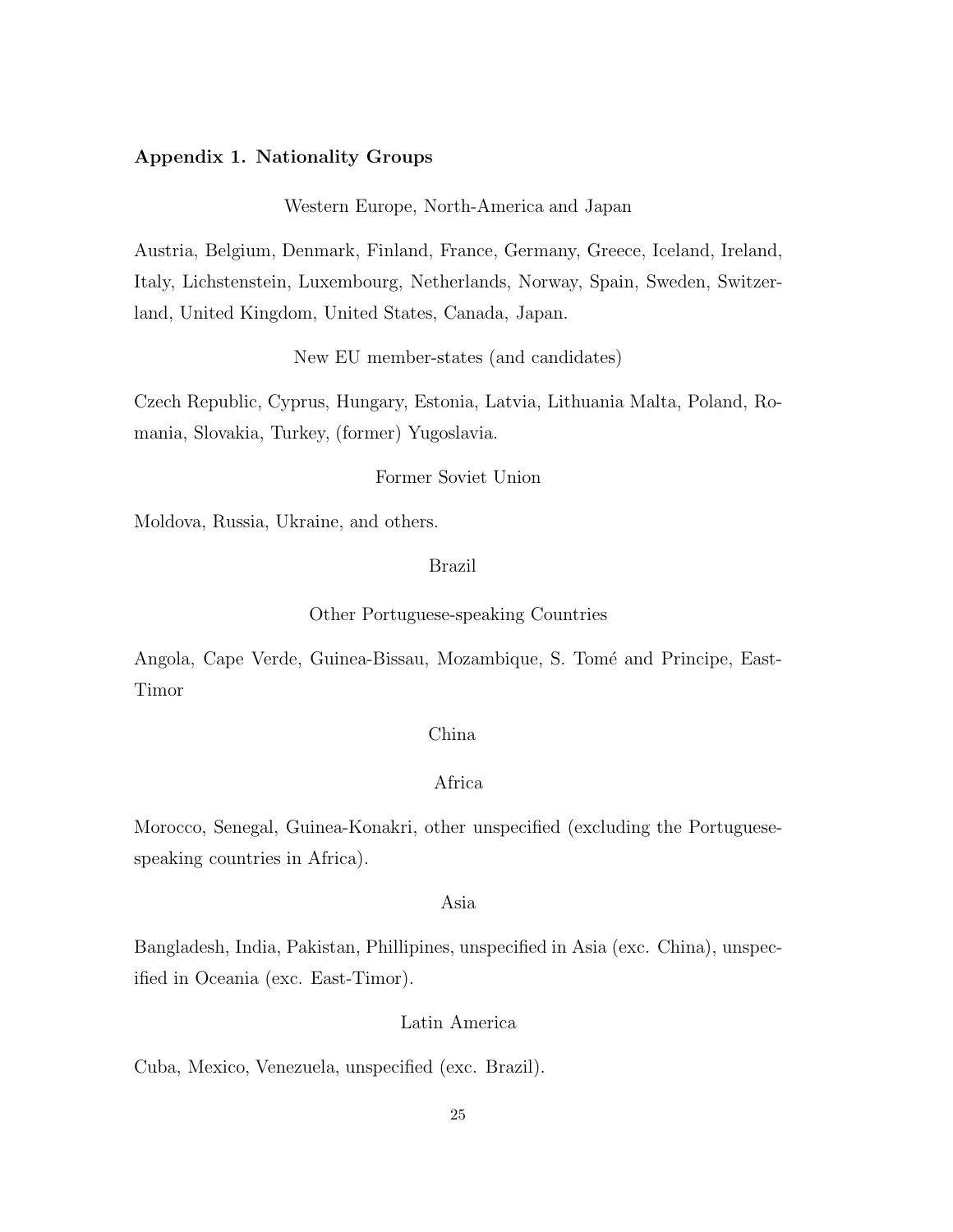#### References

- Abowd JM, Kramarz F, Margolis DN (1999) High Wage Workers and High Wage Firms. Econometrica, 67(2):251-333.
- Adsera A, Chiswick BR (2005) Divergent Patterns in Immigrant Earnings across European Destinations. Paper presented at EALE/SOLE conference 2005, San Francisco.
- BONACHE J, FERNÁNDEZ Z (1997) Expatriate Compensation and Its Link to the Subsidiary Strategic Role: A Theoretical Analysis. International Journal of Human Resource Management, 8(4):457-475.
- Booth A, Francesconi F, Frank J (2003) A Sticky Floors Model of Promotion, Pay, and Gender. European Economic Review, 47(2):295-322.
- BORJAS GJ (1999) Heaven's Door: Immigration Policy and the American Economy, Princeton University Press, Princeton.
- BORJAS GJ (2000) Ethnic Enclaves and Assimilation. Swedish Economic Policy Review, 7(2):89-122.
- BROWN C, MEDOFF J (1989) The Employer Size-Wage Effect. Journal of Political Economy, 97(5):1027-1059.
- CARD D, KRUEGER AB (1995) Myth and Measurement: The Economics of the New Minimum Wage. Princeton University Press, Princeton.
- CARRINGTON WJ, LIMA, PJF (1996) The Impact of 1970s Repatriates from Africa on the Portuguese Labor Market. Industrial and Labor Relations Review, 49(2):330-347.
- Chiswick BR (1978) The Effect of Americanization on the Earnings of Foreignborn Men Journal of Political Economy, 86(5):897-921.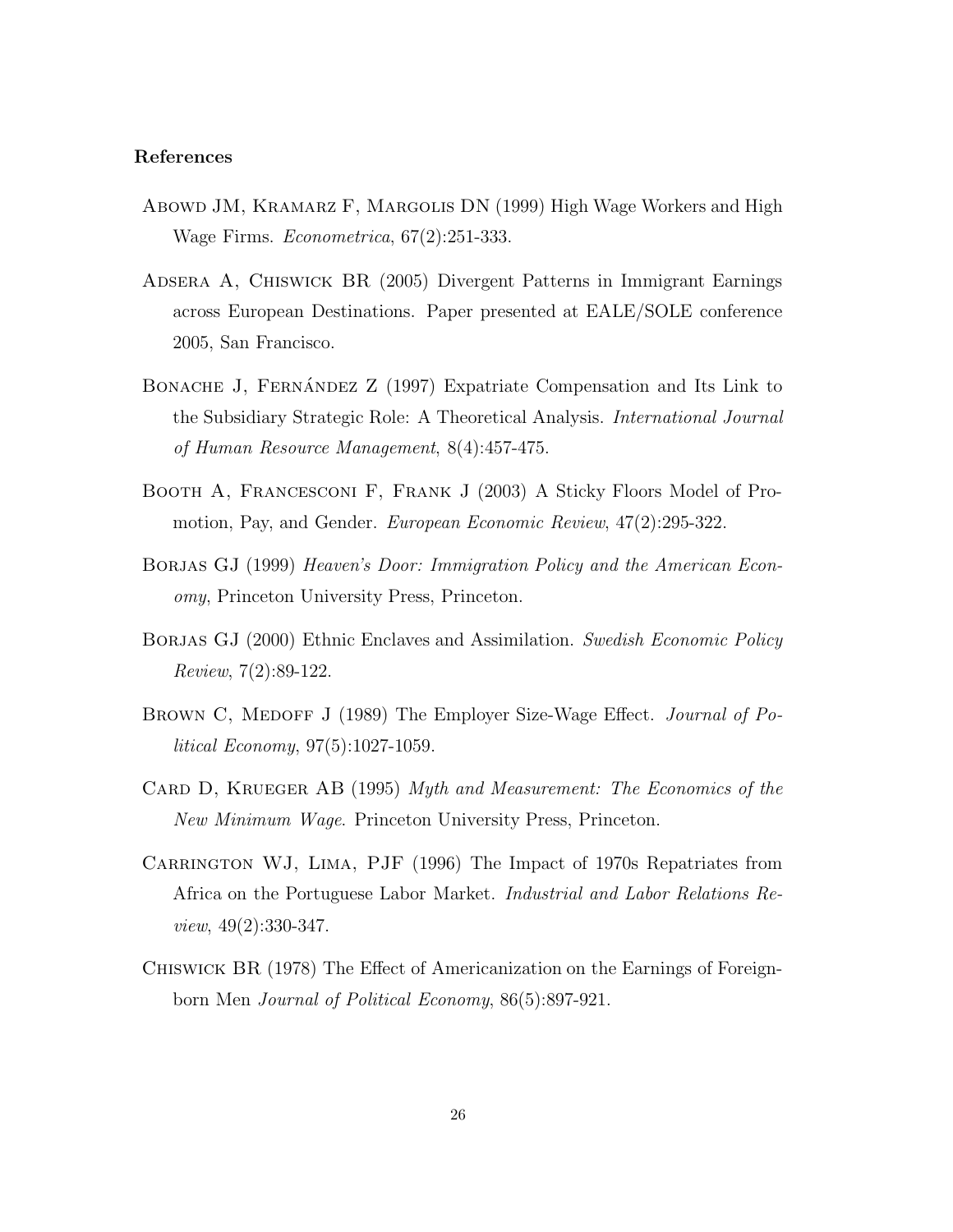- Chiswick BR (1979) The Economic Progress of Immigrants: Some Apparently Universal Patterns. In: Fellner W (ed) Contemporary Economic Problems. American Enterprise Institute, Washington D.C., 357-399.
- Chiswick BR, Miller, PW (2002) Immigrant Earnings: Language Skills, Linguistic Concentrations and the Business Cycle. Journal of Population Economics, 15(1):31-57.
- Chiswick BR, Miller, PW (2003) The Complementarity of Language and Other Human Capital: Immigrant Earnings in Canada. Economics of Education Review, 22(5):469-480.
- Cohen S, Epstein, Z (2002) Labor Mobility of Immigrants: Training, Experience, Language and Opportunities. Mimeo, Tel Aviv University, Tel Aviv.
- Eckstein Z, Weiss, Y (2004) On the Wage Growth of Immigrants: Israel, 1990-2000. Journal of the European Economic Association, 2(4):665-695.
- FRIEDBERG RM (2000) You Can't Take It with You? Immigrant Assimilation and the Portability of Human Capital. Journal of Labor Economics, 18(2):221-251.
- Groshen E (1990) The Structure of the Female/Male Wage Differential: Is It Who You Are, What You Do, or Where You Work?. *Journal of Human* Resources, 26(3):457-472.
- Koencker R (2005) Quantile Regression. Cambridge University Press, Cambridge.
- MINCER J (1974) Schooling, Experience and Earnings. Columbia University Press, New York.
- Pereira SC (2003) The Impact of Minimum Wage on Youth Employment in Portugal. European Economic Review, 47(2):229-244.
- PORTUGAL P, CARDOSO AR (2002) Disentangling the Minimum Wage Puzzle: An Analysis of Worker Accessions and Separations from a Longitudinal